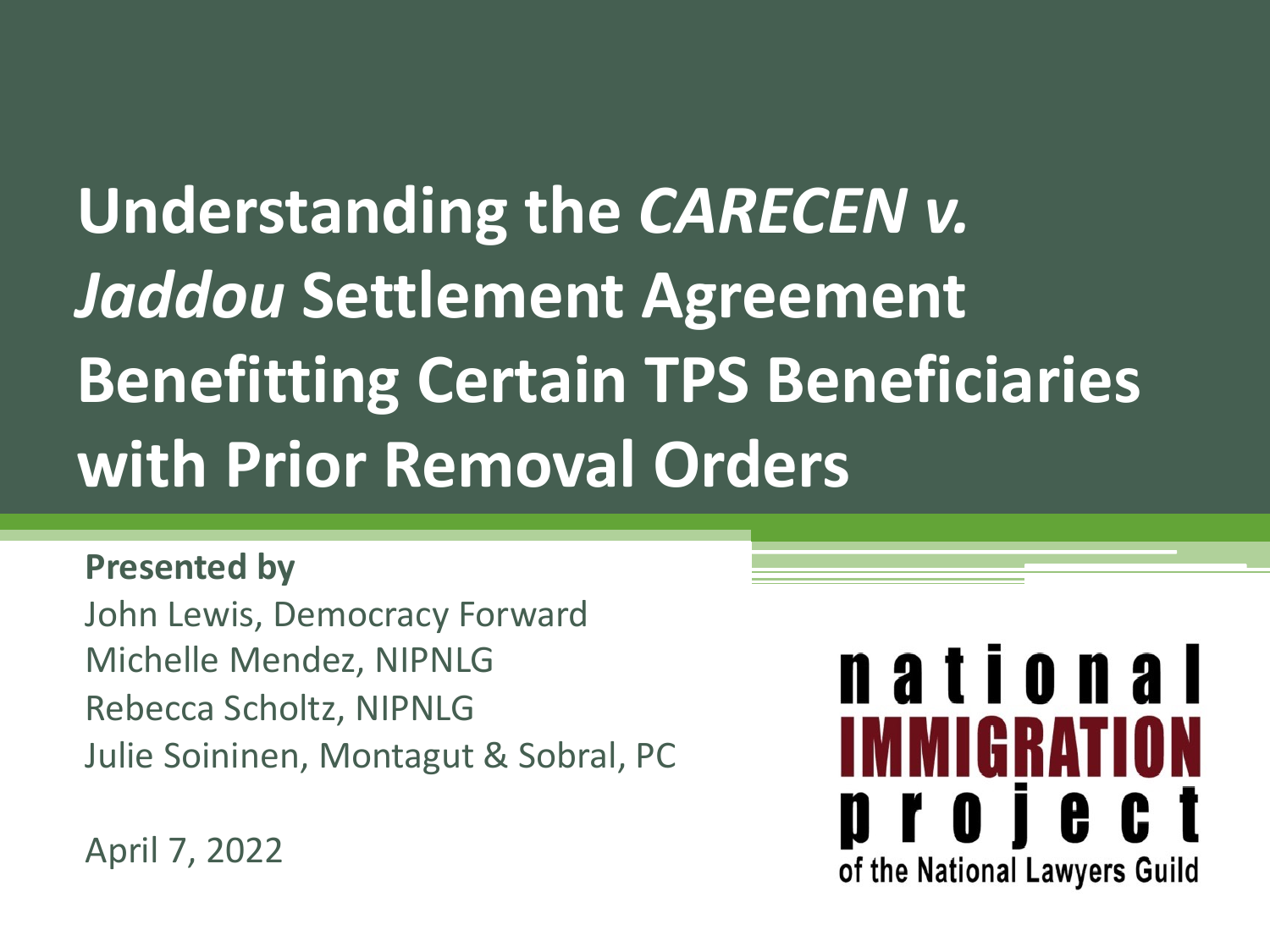# **Agenda**

- Past USCIS policy/practice regarding jurisdiction over adjustment of status for TPS recipients with prior orders who travel on advance parole
- December 2019 policy change
- *CARECEN v. Jaddou* lawsuit
- *CARECEN* settlement agreement (Mar. 21, 2022)
- Other developments re adjustment of status for TPS recipients
- Q&A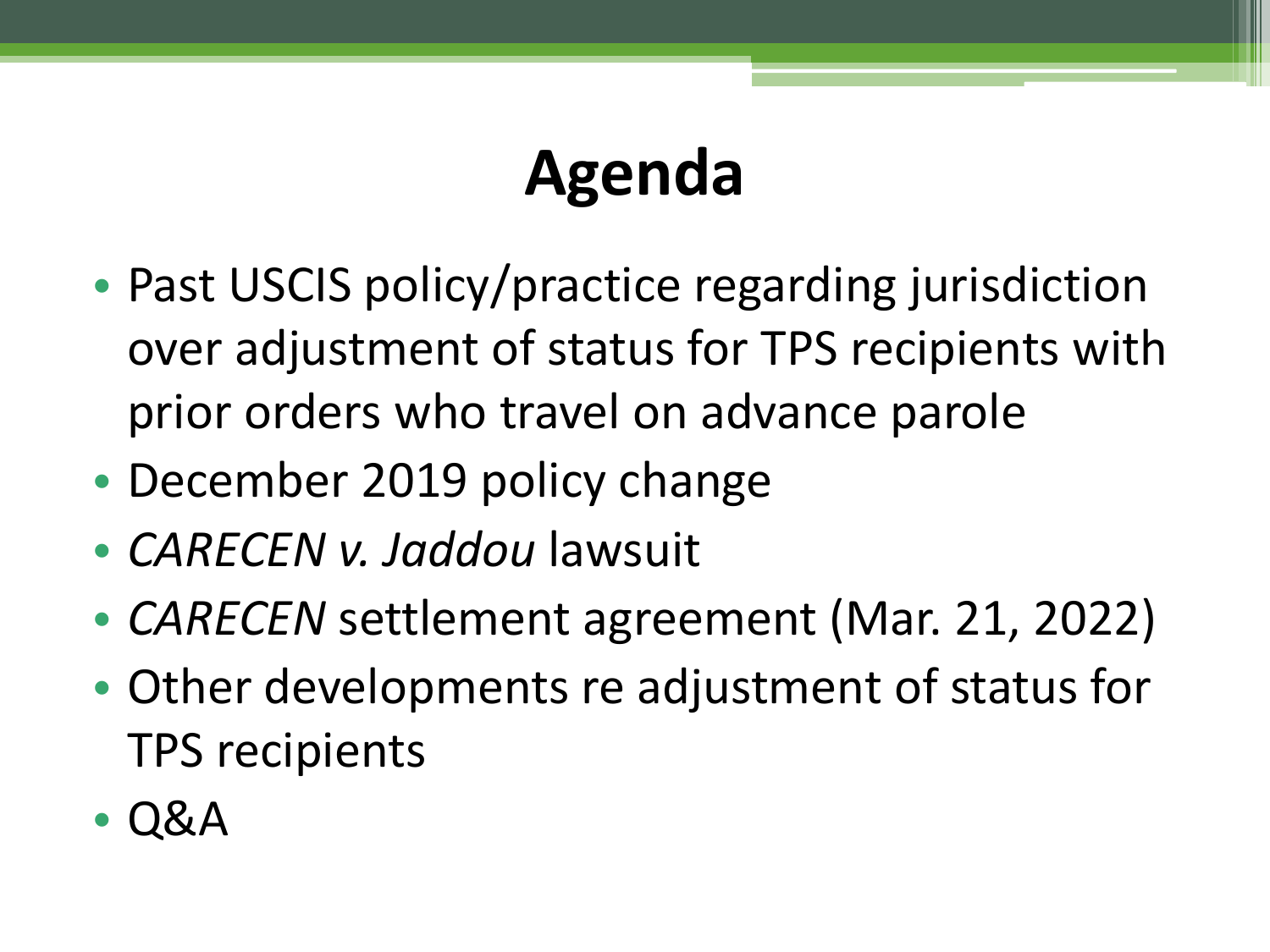# **Disclaimer**

This webinar does not provide legal advice. Instead, this webinar will cover general information that may be useful with the understanding that each case is different and requires individualized assessment by a competent immigration law practitioner.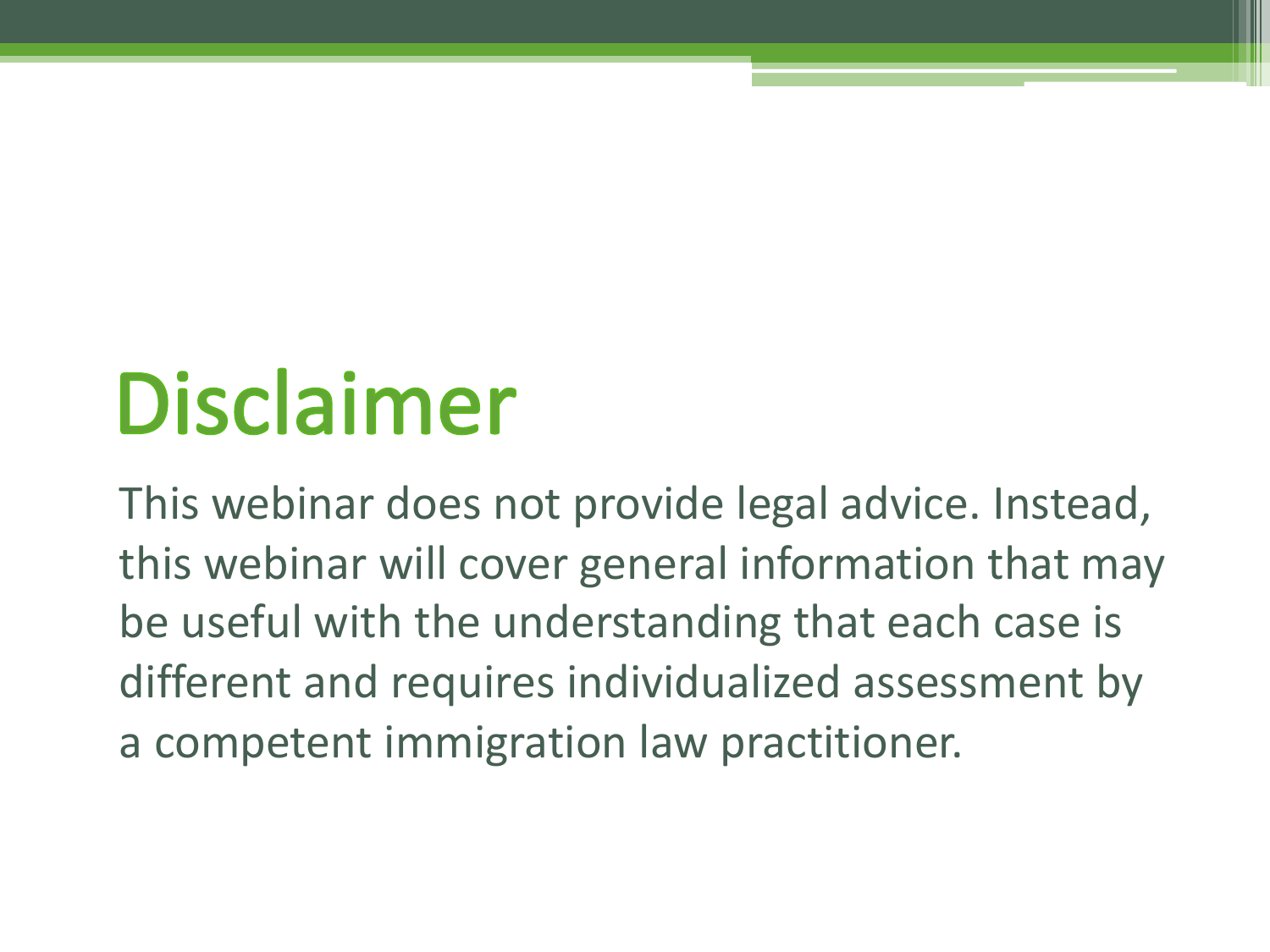# **Previous USCIS Policy and Practice**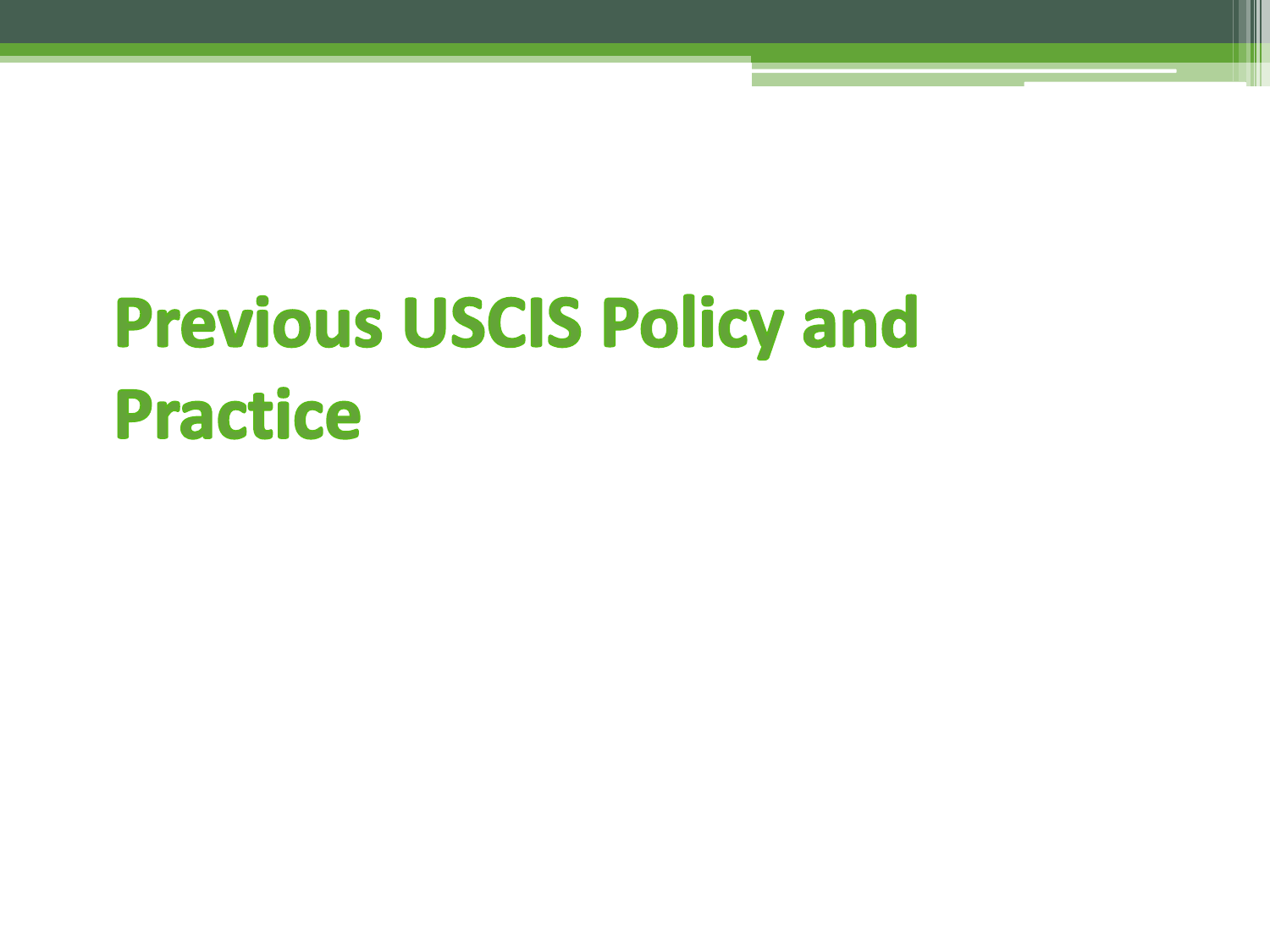# **TPS Recipients with Removal Orders**

- Many TPS recipients have been in the United States for decades
- Some received removal orders in deportation or removal proceedings years ago
- Having a removal order is not a bar to TPS
- The TPS statute prohibits the government from actually removing a TPS recipient while they remain in TPS status. INA § 244(a)(1)(A).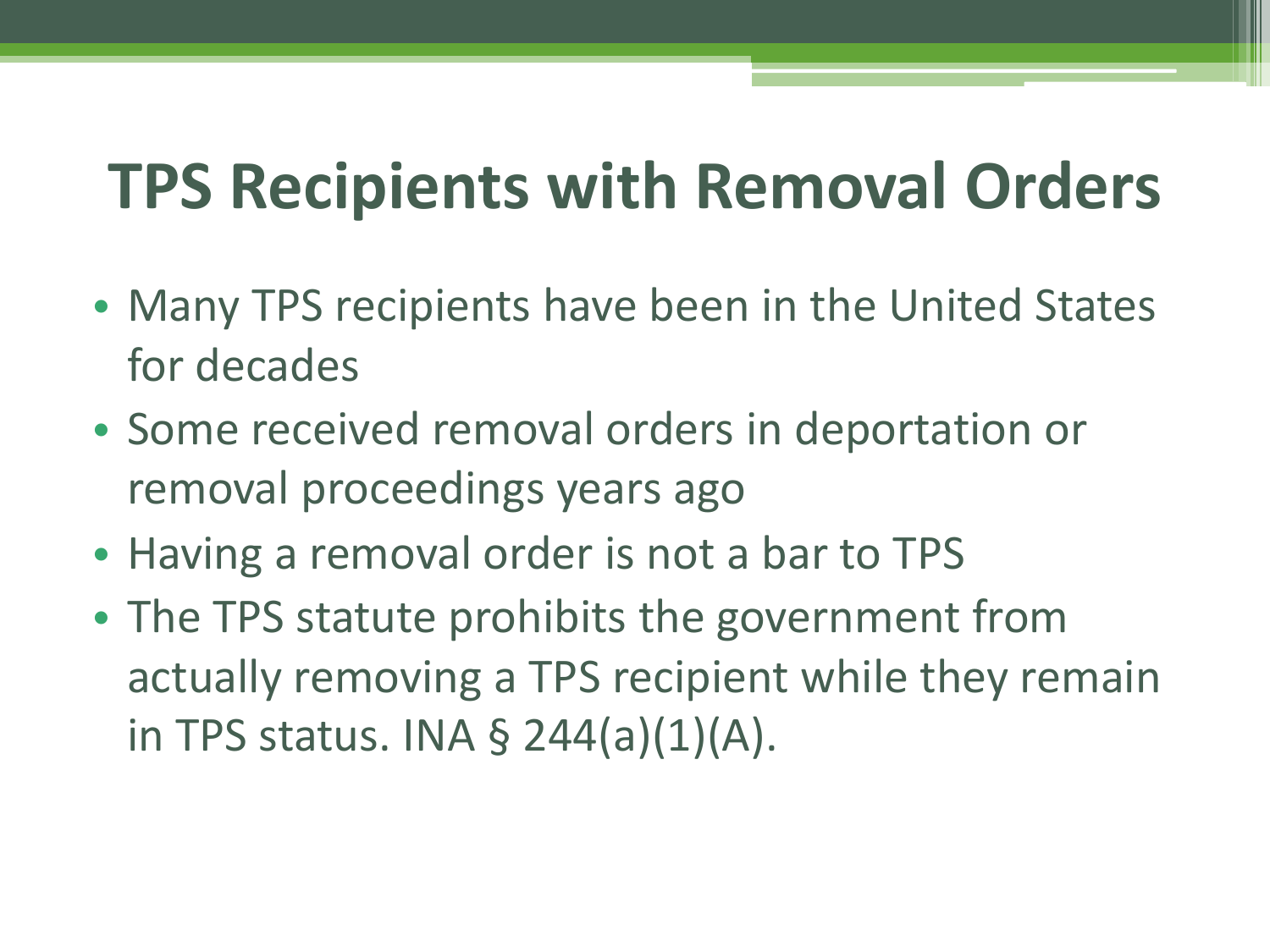### **How Might TPS Recipients Qualify for Adjustment of Status (AOS)?**

- TPS itself does not provide a pathway to AOS
- Many TPS recipients may have a basis to adjust through, *e.g.*, an "immediate relative," such as a U.S. citizen son or daughter.
- Like other adjustment applicants, must (typically) meet INA § 245(a)'s requirement of having been "inspected and admitted or paroled"
	- Those who entered without inspection could historically fulfill this requirement by authorized travel and return pursuant to TPS statute's travel provision and USCIS regulation on TPS "advance parole." INA § 244(f)(3); 8 CFR § 244.15(a)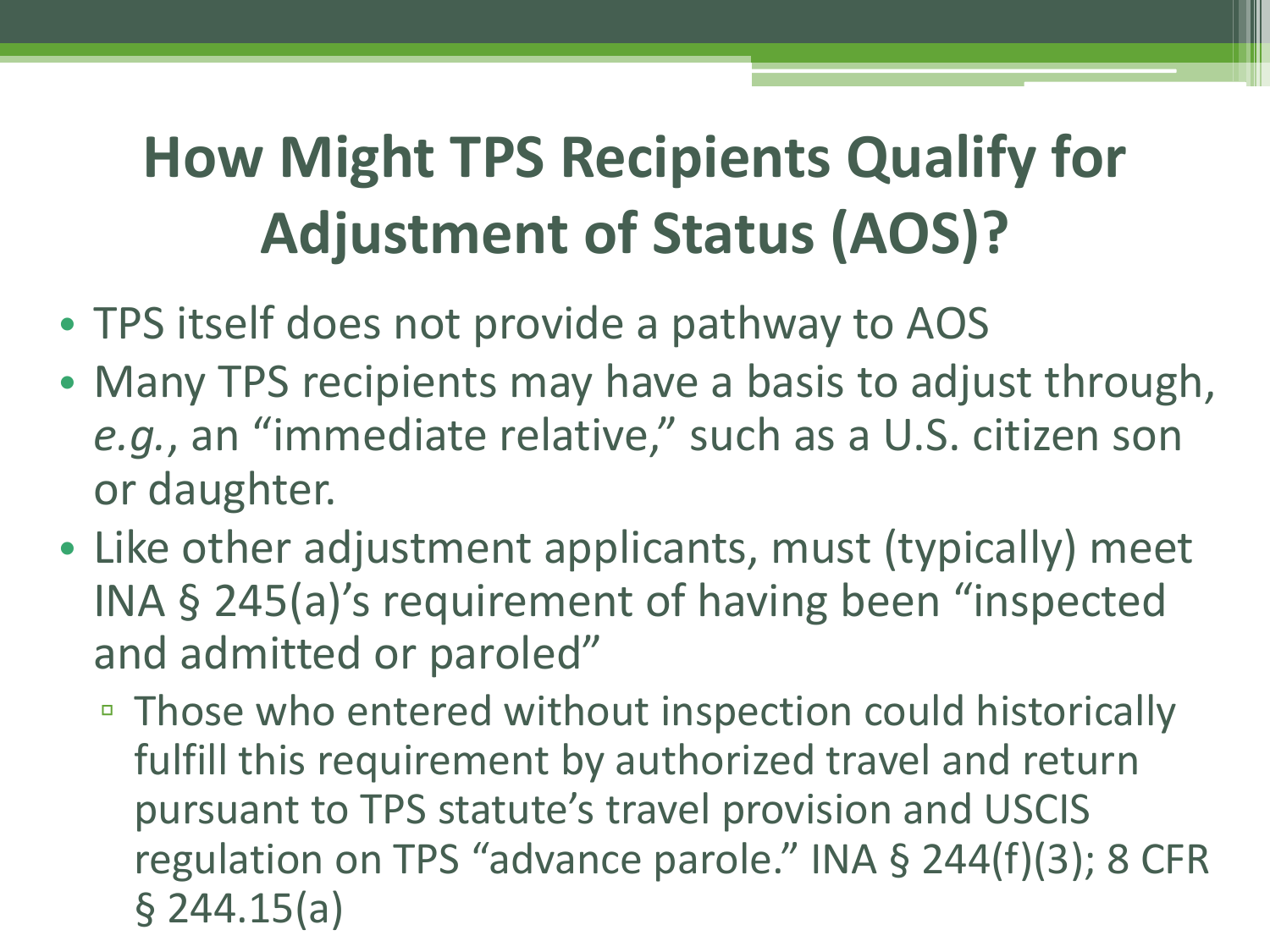#### **AOS Jurisdiction Generally – USCIS v. EOIR**

USCIS has jurisdiction over AOS applications, unless the applicant "has been placed in deportation proceedings or in removal proceedings (other than as an arriving alien)," in which case the immigration judge (IJ) has exclusive jurisdiction over any AOS application. 8 CFR §§ 1245.2(a)(1)(i), 245.2(a)(1).

- Per USCIS policy, "has been placed in removal proceedings" includes people with unexecuted removal orders but does not include people with executed orders.
- Per INA § 101(g), any noncitizen ordered deported or removed "who has left the United States, shall be considered to have been deported or removed."
- **Thus, USCIS has jurisdiction over AOS applicants with executed removal orders, but not over AOS applicants with unexecuted removal orders.**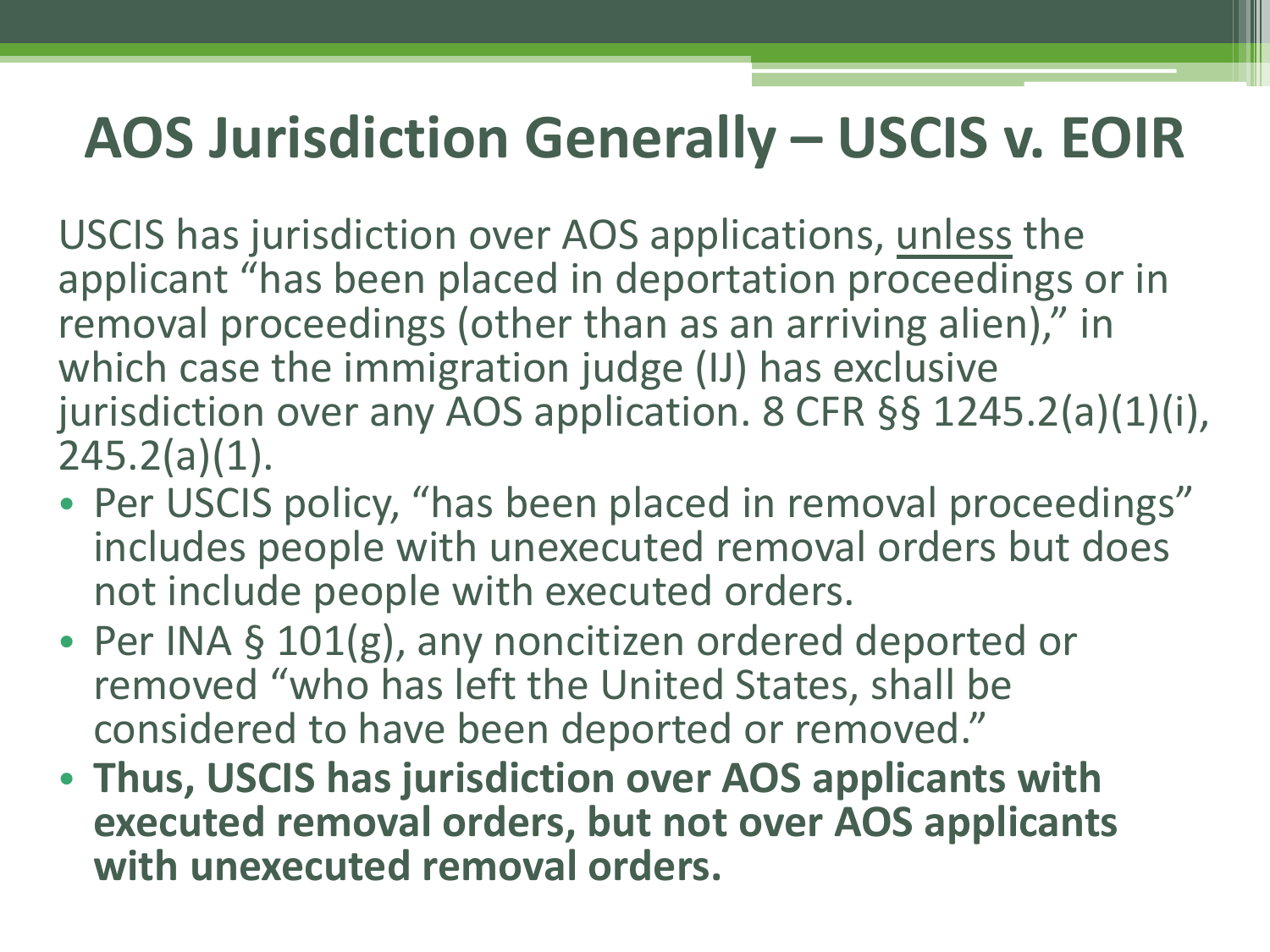### **USCIS Previous Policy/Practice re AOS Jurisdiction for TPS Recipients with Orders**

- For years, USCIS took jurisdiction over AOS applications filed by TPS beneficiaries who had traveled on advance parole, thereby executing the removal order
- Applicants would file with Form I-212 waiver application to waive inadmissibility under INA § 212(a)(9)(A)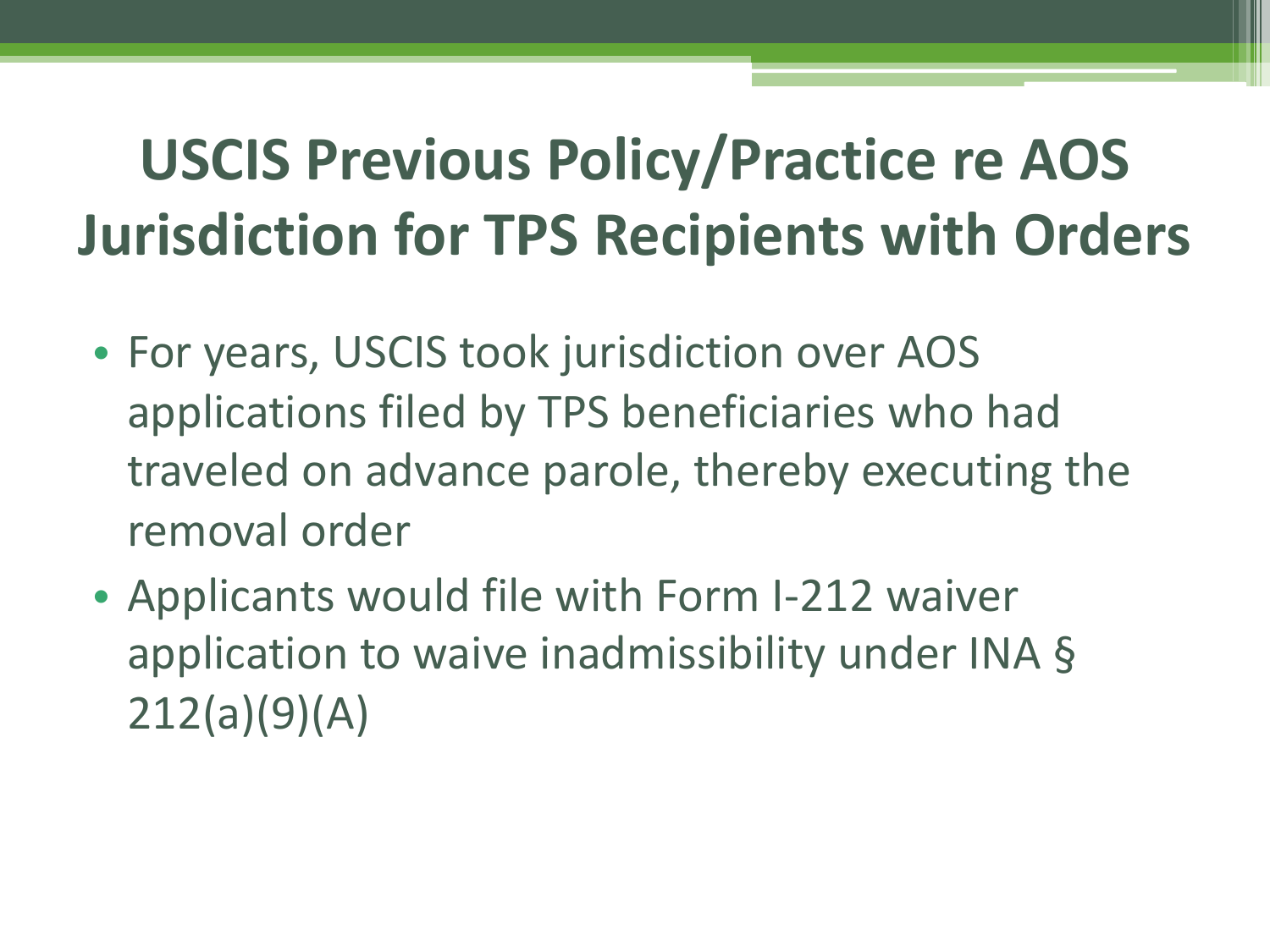# **December 2019 USCIS Policy Change**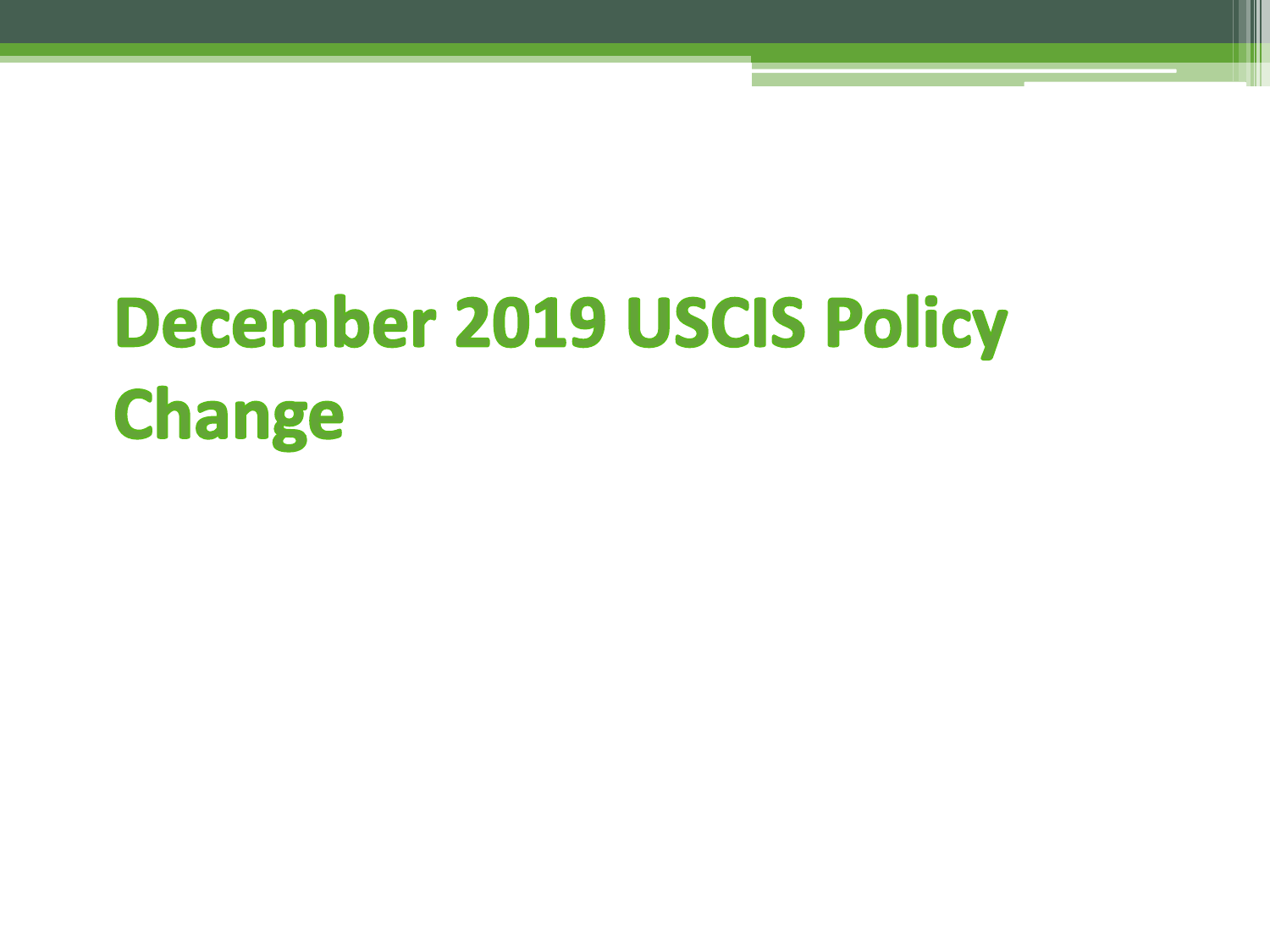#### **December 20, 2019 USCIS "Policy Alert"**

"Effect of Travel Abroad by Temporary Protected Status Beneficiaries with Final Orders of Removal"

• Incorporated into Policy Manual Vol. 7, Pt. A, Ch. 3.D

"[A] TPS beneficiary who obtains USCIS' authorization to travel abroad temporarily (as evidenced by an advance parole document) and who departs and returns to the United States in accordance with such authorization remains in the same exact immigration status and circumstances as when he or she left the United States. Such travel does not result in the execution of any outstanding removal order to which a TPS beneficiary may be subject."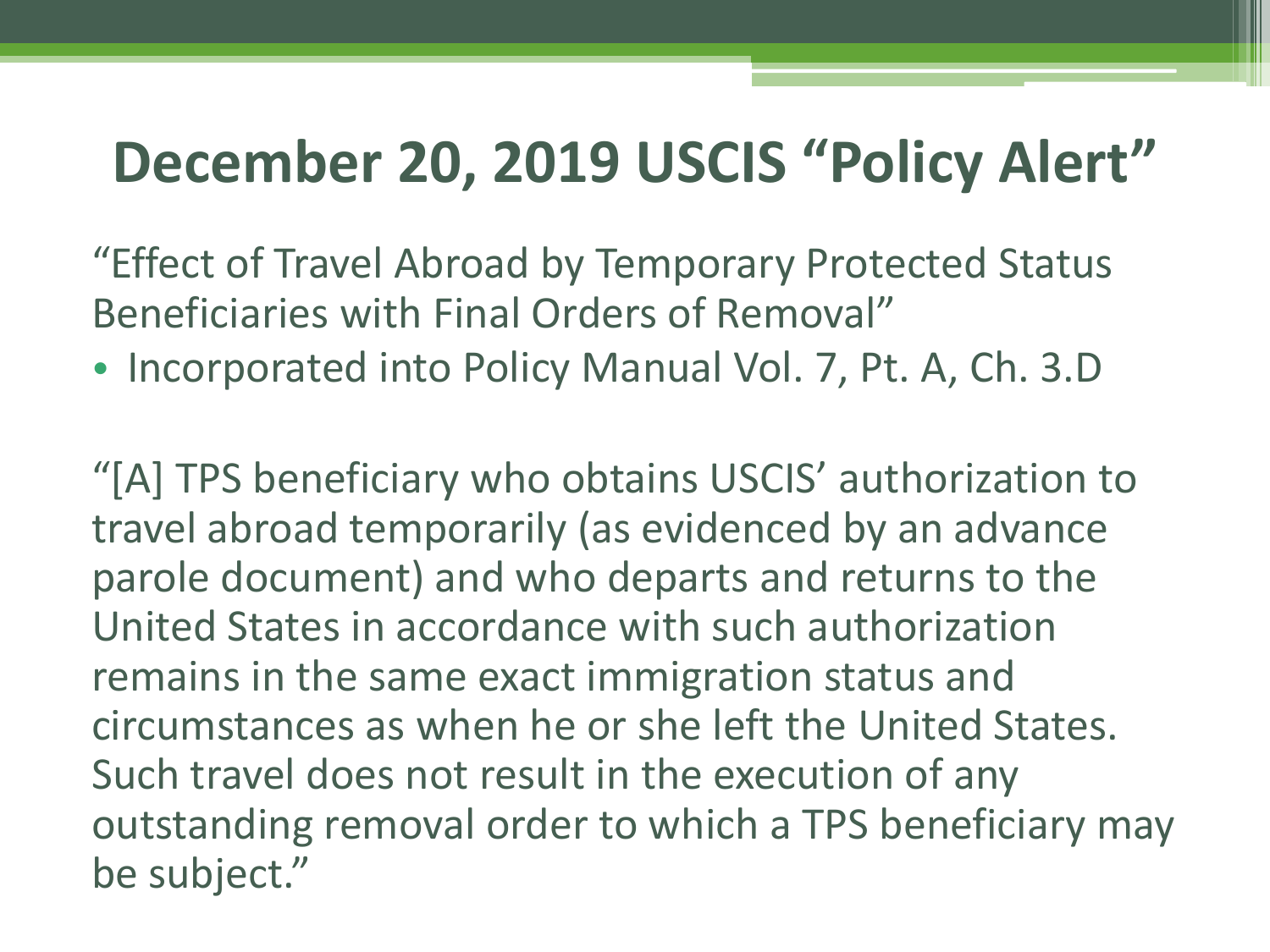#### **Impact of December 2019 Policy Change**

- According to USCIS, TPS recipients do not execute outstanding removal orders when they travel and lawfully return, and thus **USCIS will reject jurisdiction over AOS applications filed by these individuals**
- Instead, according to USCIS, the immigration court has jurisdiction over AOS applications of these individuals
- Due to the 2019 policy, in order to access a forum to apply for AOS, these individuals must first prevail on a motion to reopen their removal proceedings filed with the immigration court or BIA
	- The policy essentially blocked their path to AOS and to security and permanency in the United States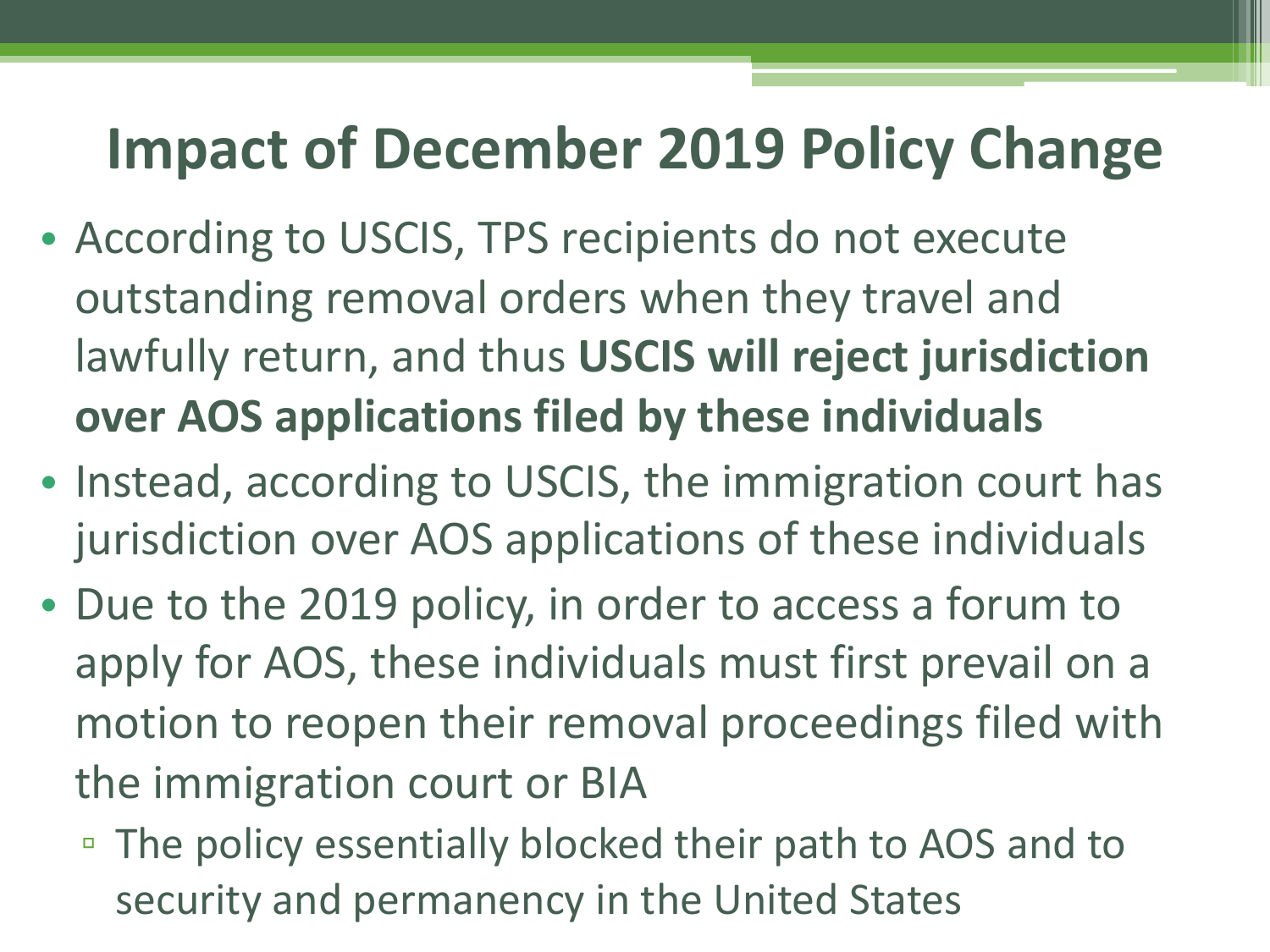# **Why Did Requiring TPS Recipients to Succeed on Motions to Reopen Effectively Block Their Access to the AOS Process?**

- Statutory 90-day deadline to file motion to reopen, post removal order
- Statutory one-motion limit
- Regulatory exceptions to time and number bars largely unavailable during Trump administration
	- Joint motions
	- *Sua sponte* motions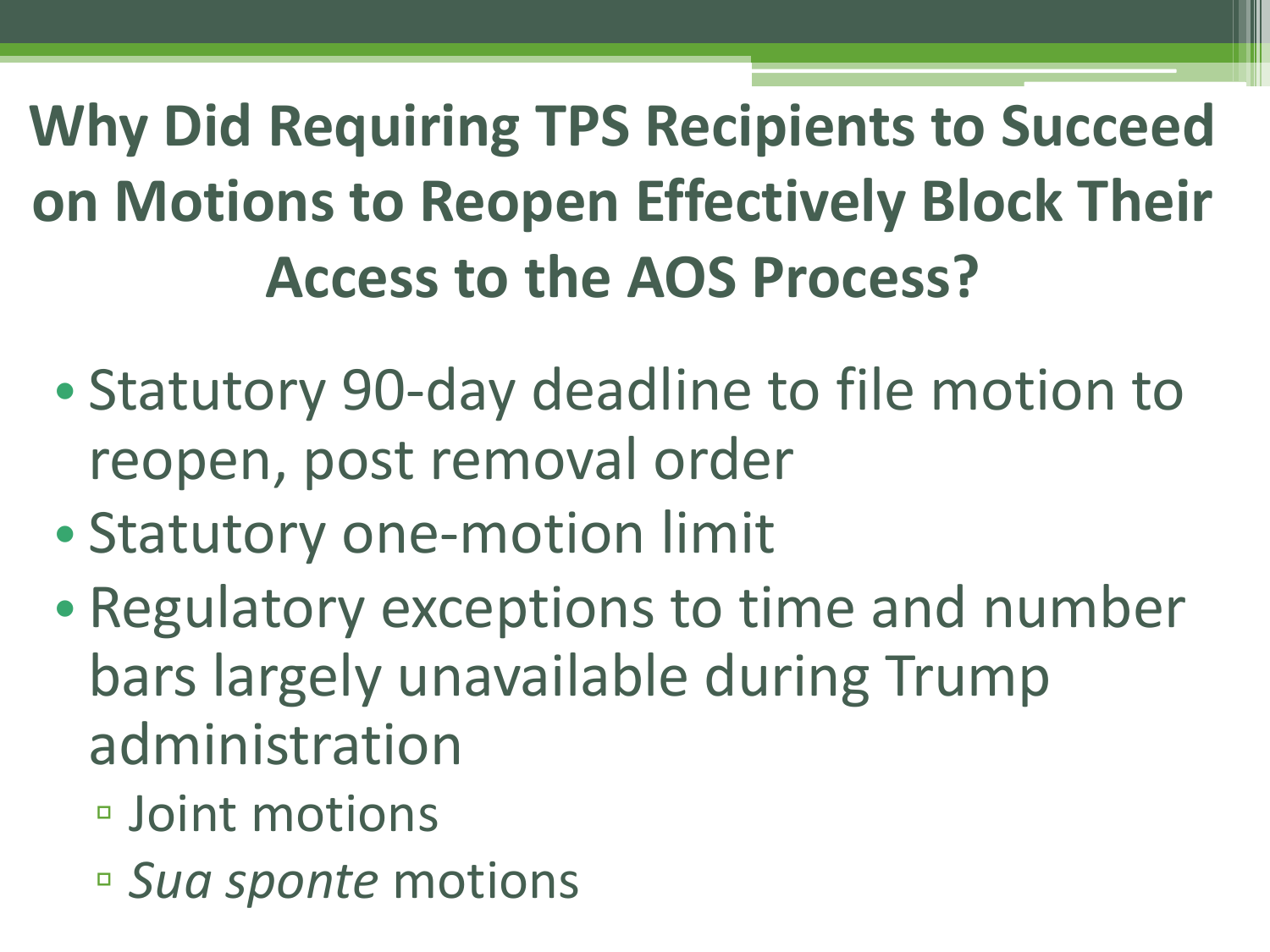### **USCIS's Justification for Dec. 2019 Policy: Flawed Interpretation of 1991 Law**

Based on a new, restrictive interpretation of a 1991 law, MTINA (Miscellaneous and Technical Immigration and Naturalization Amendments) Section 304(c)(1)(A):

"In the case of [a TPS recipient] whom the Attorney General authorizes to travel abroad temporarily and who returns to the United States in accordance with such authorization . . . **the alien shall be inspected and admitted in the same immigration status the alien had at the time of departure….** "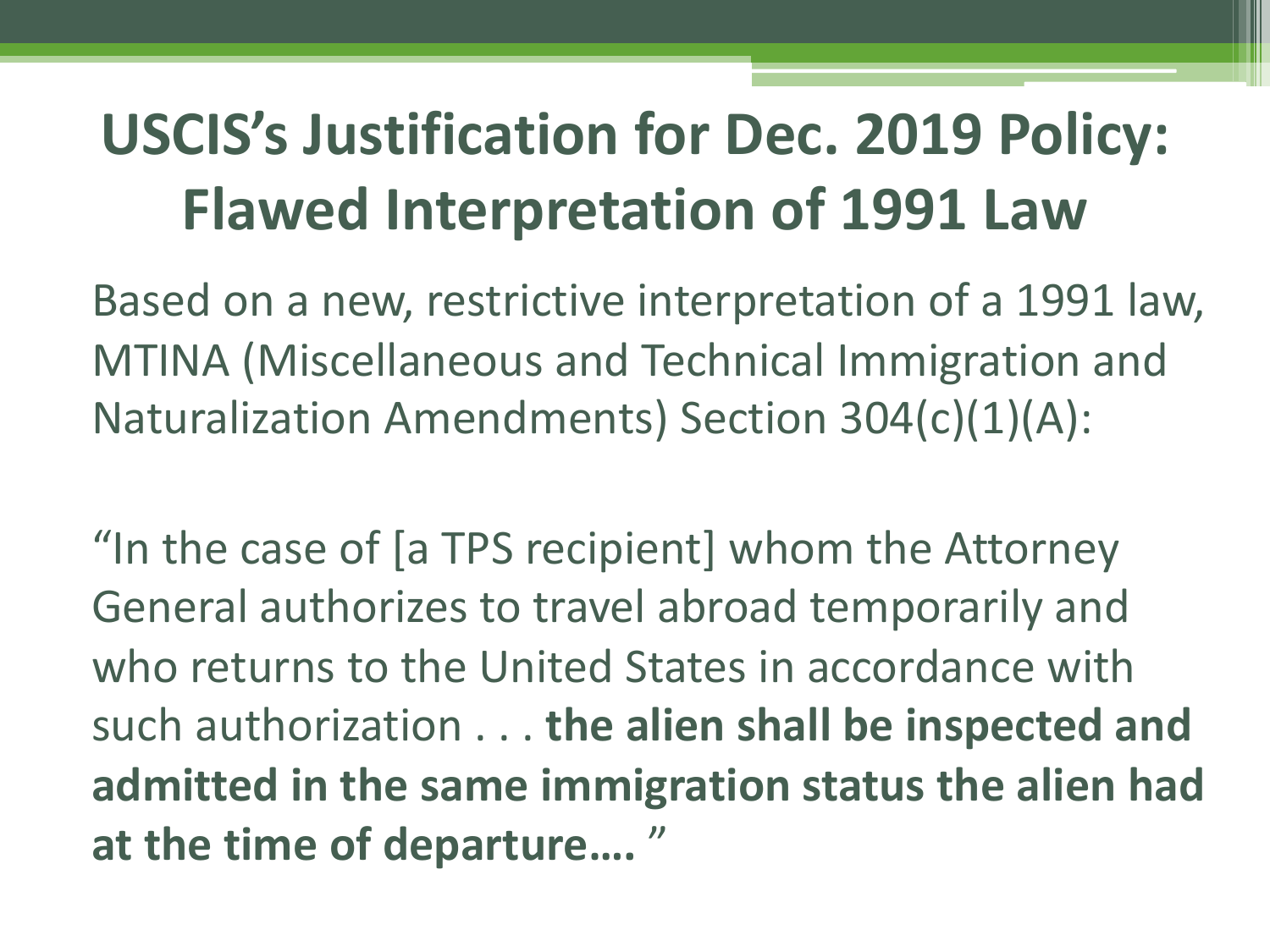# **MTINA 1991's TPS Travel Provision**

#### **What it was understood to mean pre 2019 policy change**

- TPS recipient who travels pursuant to TPS statute's travel provision retains protections they had before they traveled
- Such an individual retains their TPS status when they return
- Such an individual is "inspected and admitted" upon return
- Has nothing to do with a removal order's execution, which is governed by INA § 101(g)

#### **What USCIS claims it means pursuant to 2019 policy change**

- TPS recipient "resumes the exact same immigration status and circumstances as when he or she left the United States."
- For example, continues to be a TPS recipient "in removal proceedings" with an outstanding, unexecuted final removal order
- A-textual interpretation of "same immigration status" to mean "exact same . . . circumstances"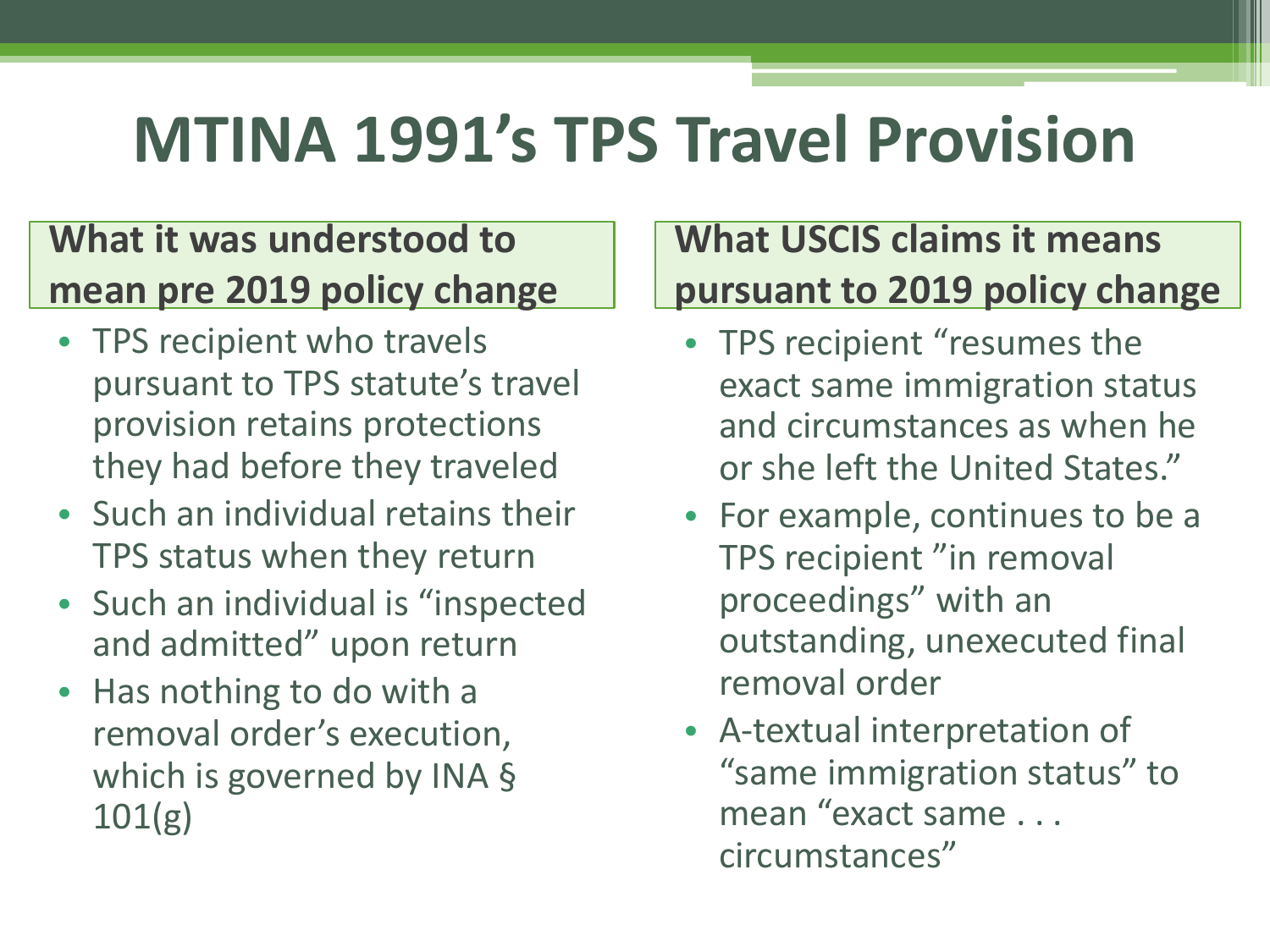#### **Subsequent USCIS Policy Change Stemming from Same Flawed Legal Interpretation:** *Z-R-Z-C-*

*Matter of Z-R-Z-C-*, Adopted Decision 2020-02 (AAO Aug. 20, 2020):

- TPS recipient who travels with DHS authorization "resumes the same immigration status the alien had at the time of departure," meaning that if they were present without inspection and admission or parole at time of departure, they continue to be present without inspection and admission or parole when they return
	- No longer deemed to satisfy INA § 245(a) requirement of having been inspected and admitted or paroled
- Policy only applies prospectively to travel after Aug. 20, 2020, recognizing reliance interests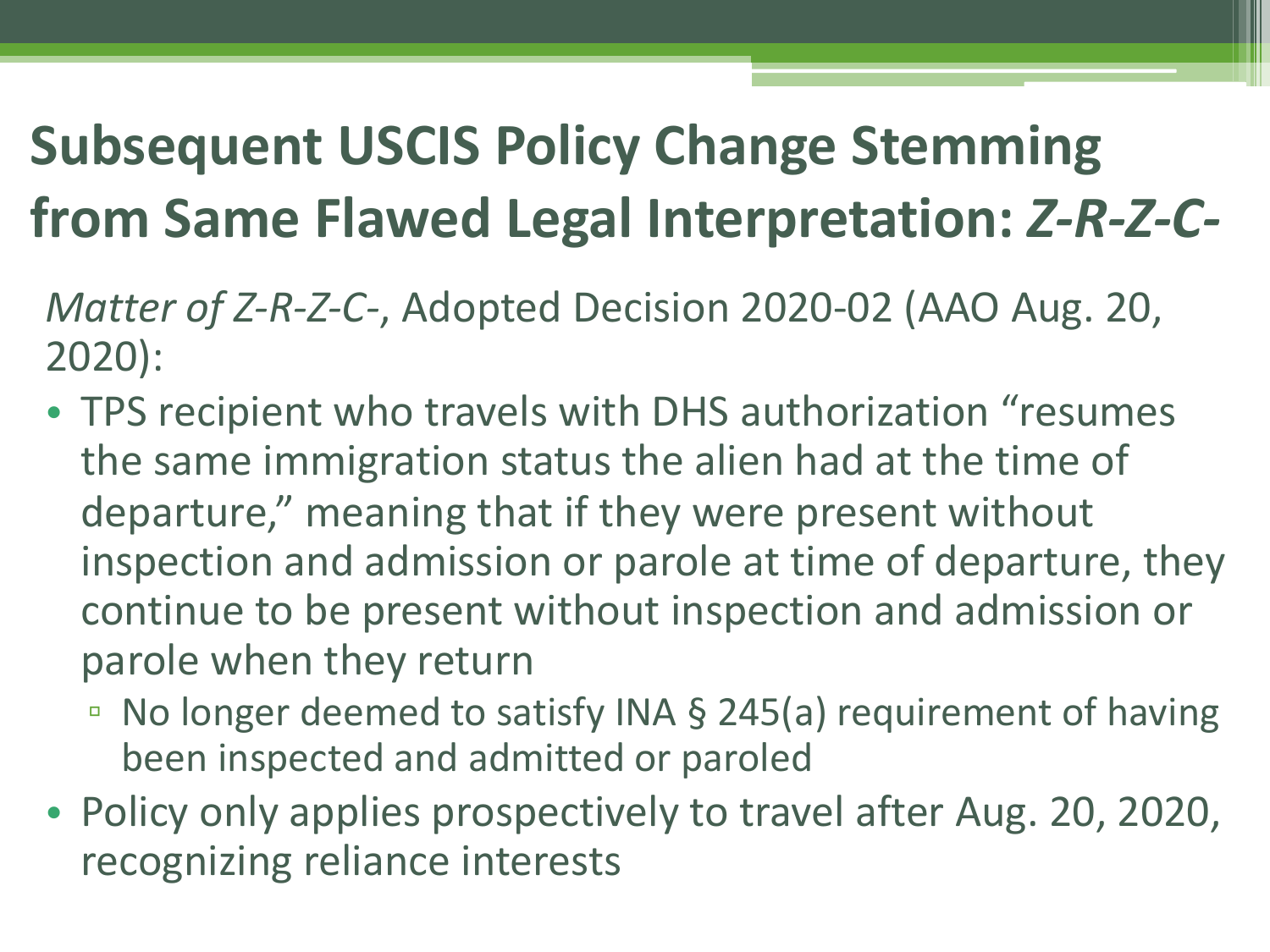# **CARECEN v. Jaddou Lawsuit**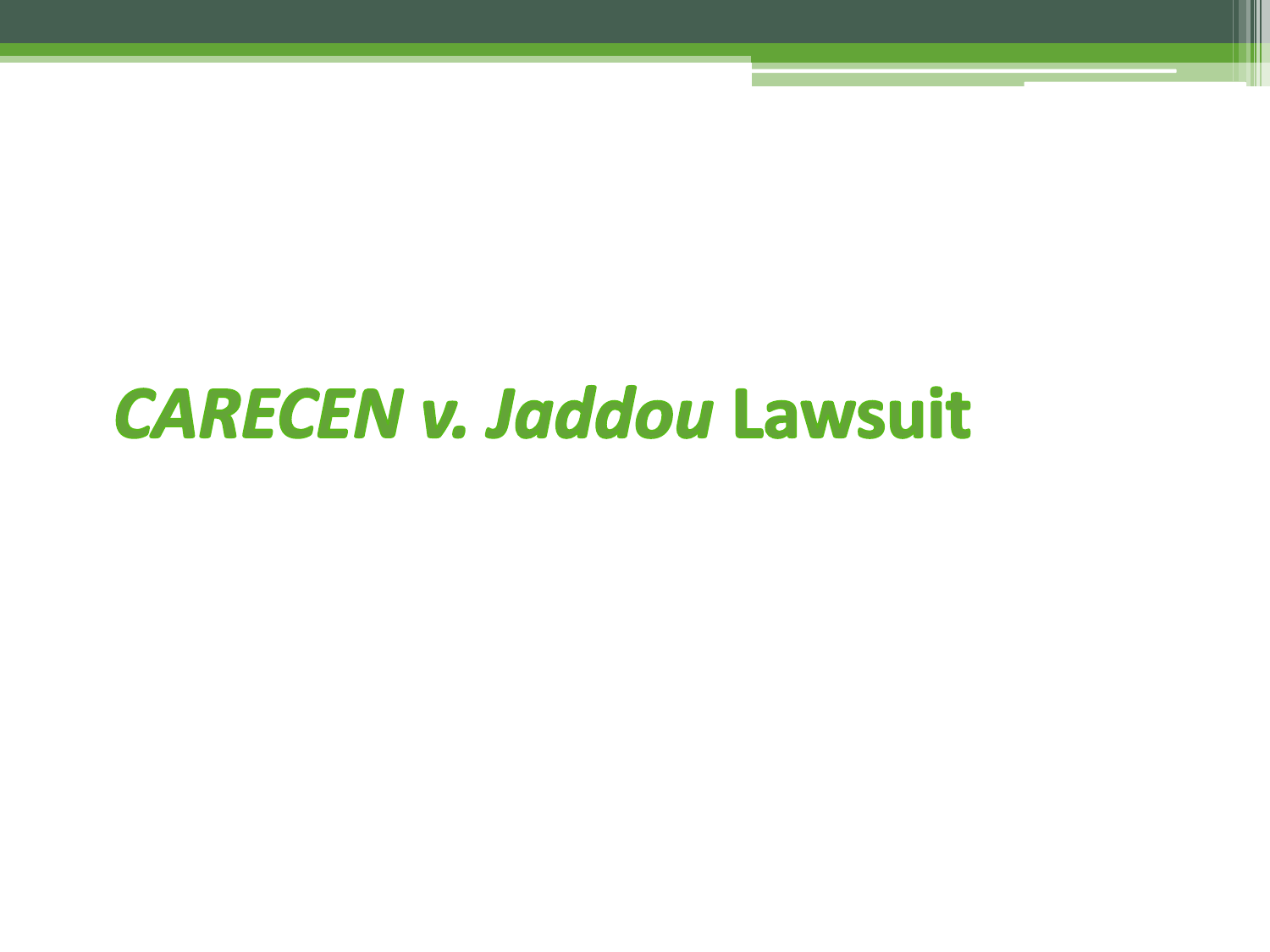#### *CARECEN v. Jaddou***, No. 20-02363 (D.D.C.)**

- Filed August 26, 2020, by nonprofit CARECEN and seven individual plaintiffs
- Individual plaintiffs were TPS recipients from El Salvador and Haiti with prior removal orders who had traveled on advance parole and were beneficiaries of immediate relative petitions
- Challenged Dec. 2019 USCIS policy blocking USCIS jurisdiction over their AOS applications
	- Did not challenge *Z-R-Z-C-*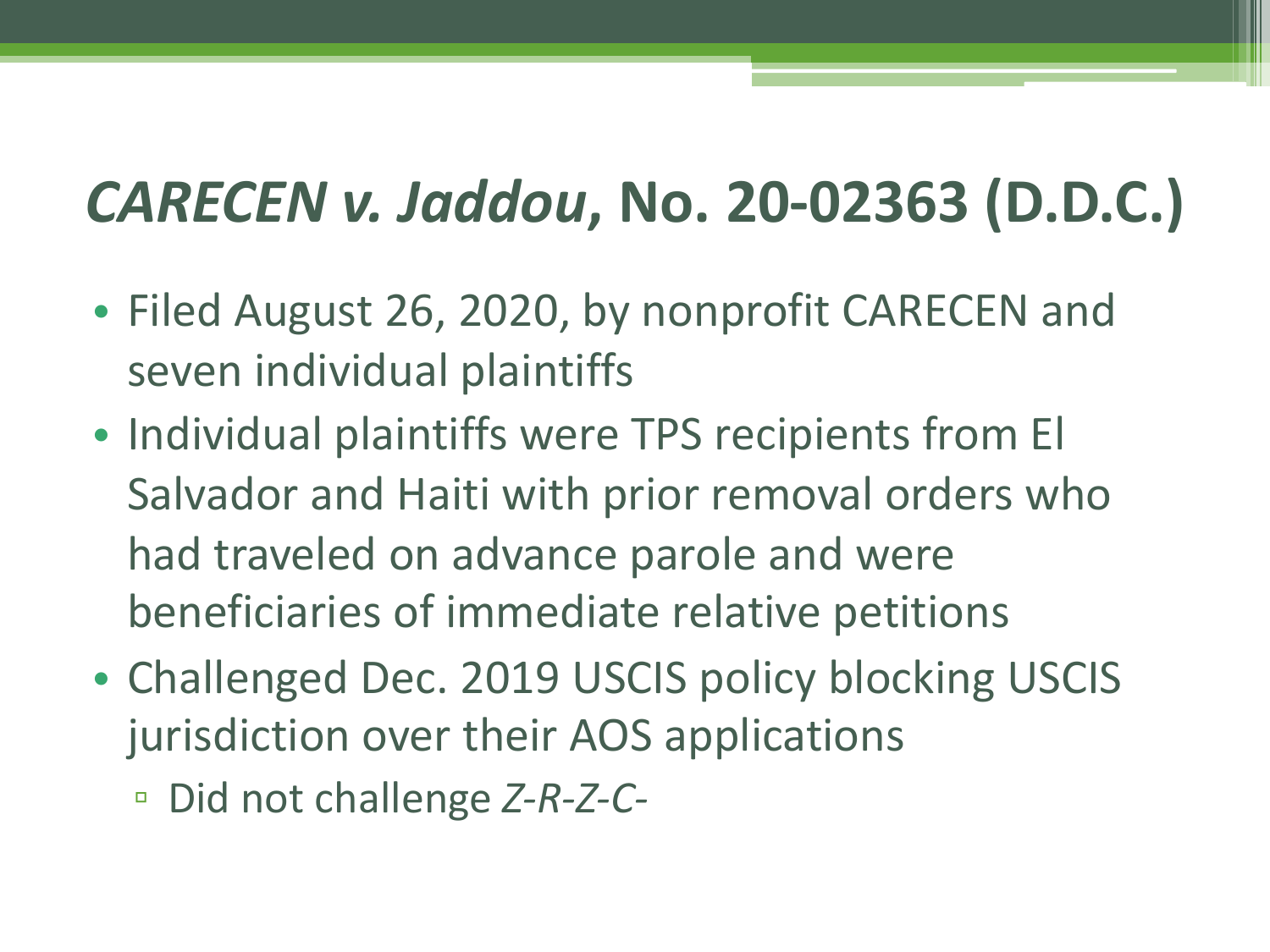#### *CARECEN***: Legal Challenges to Dec. 2019 Policy**

- 1. Issued by unlawfully appointed official—purported acting USCIS director Ken Cuccinelli (*see L.M.-M. v. Cuccinelli*, 442 F. Supp. 3d 1 (D.D.C. 2020)
- 2. Contrary to plain language of INA § 101(g)
- 3. Arbitrary and capricious: failed to acknowledge reversal in policy, provided no reasoned explanation for change, failed to consider reliance interests
- 4. Enacted without required notice and comment
- 5. Discriminated on basis of race; motivated by racial animus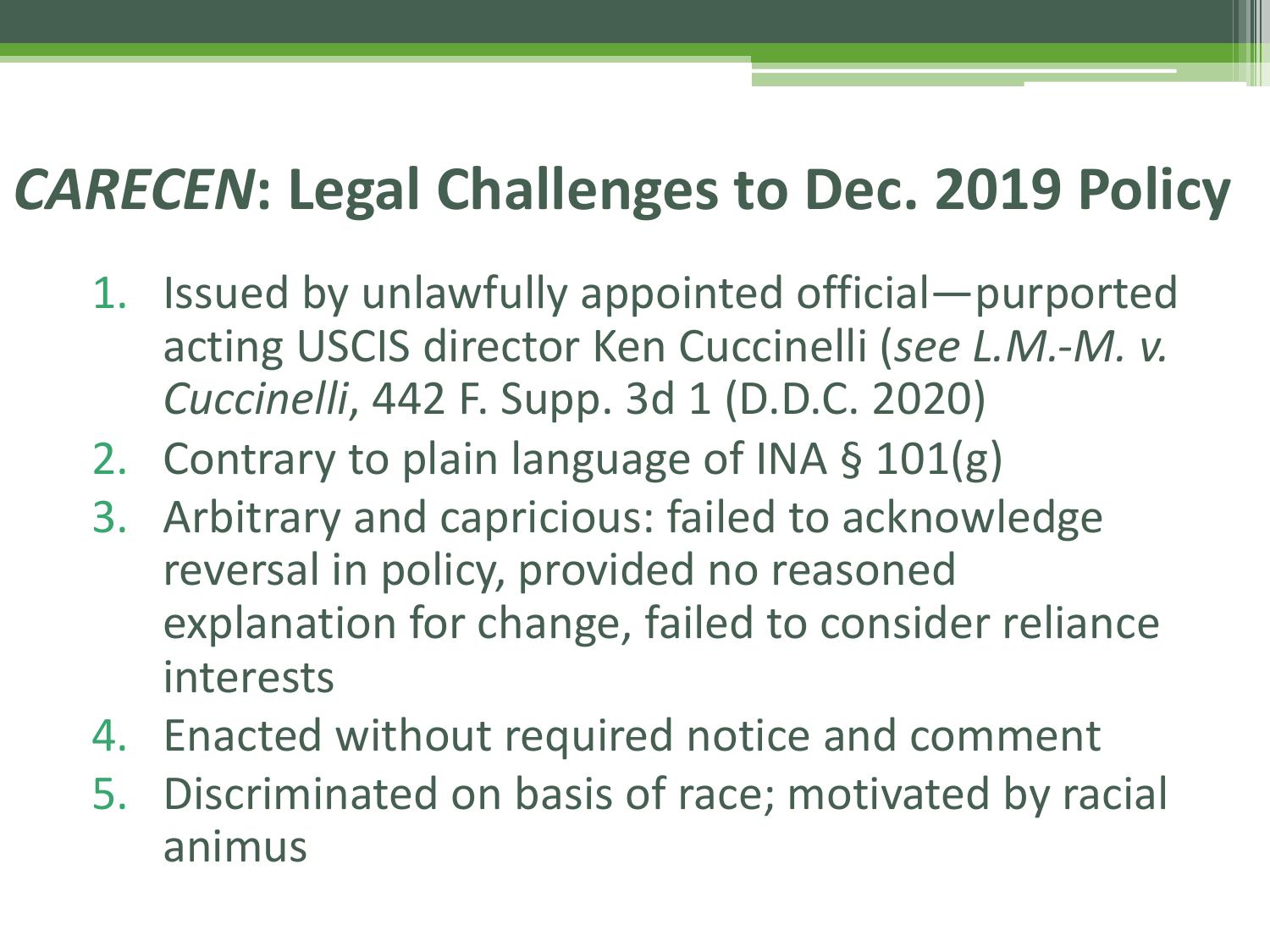# *CARECEN* **Timeline**

- Aug. 26, 2020: Ps file complaint
- Oct. 21, 2020: Ps file motion for preliminary injunction or expedited summary judgment in the alternative
- Nov. 13, 2020: Judge denies PI without prejudice
- Dec. 4, 2020: Gov't files motion to dismiss
- Post Biden inauguration: parties begin settlement discussions; district court litigation stayed
- Mar. 21, 2022: settlement agreement entered between CARECEN and Defendants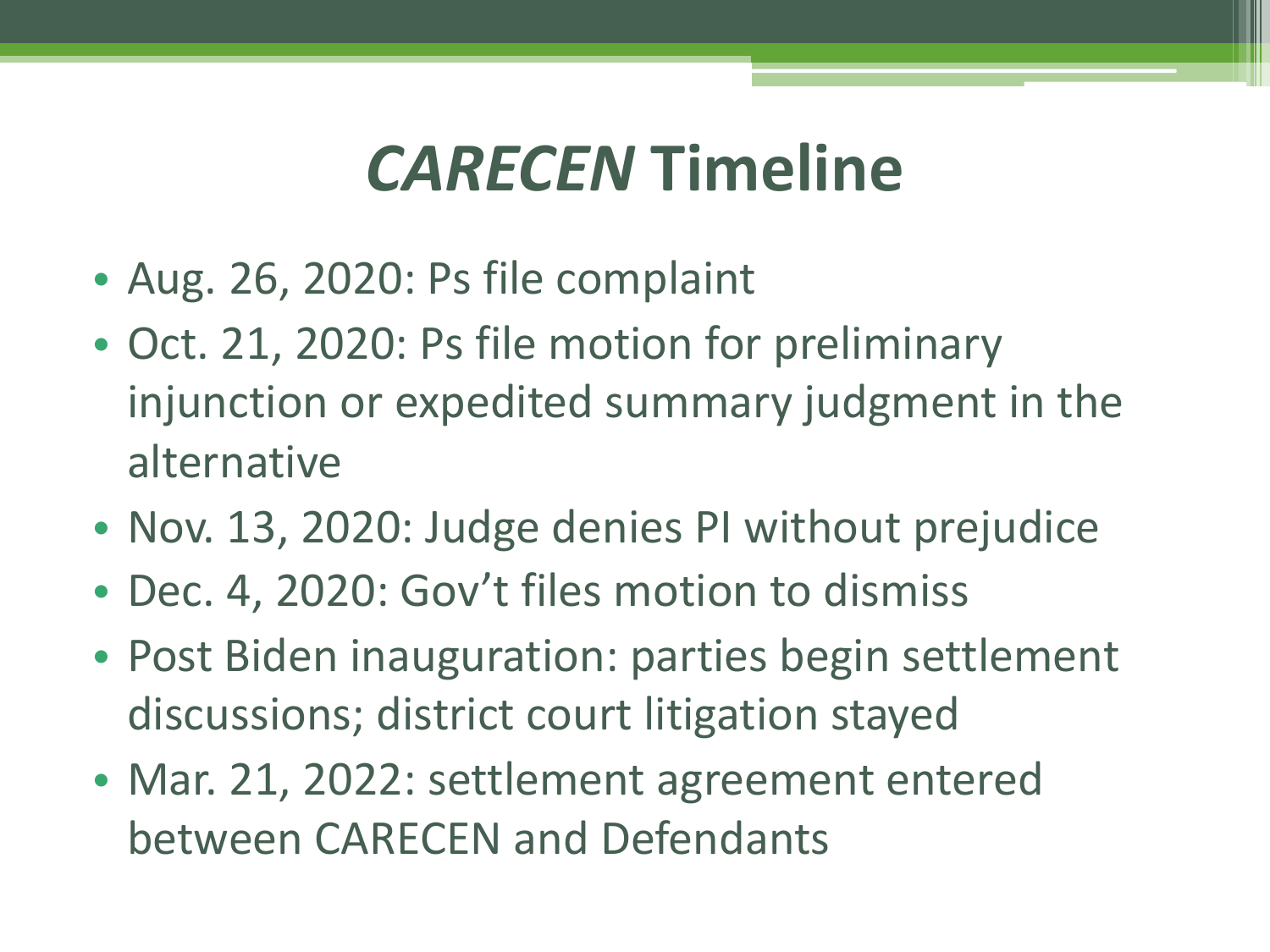# **The CARECEN Settlement Agreement**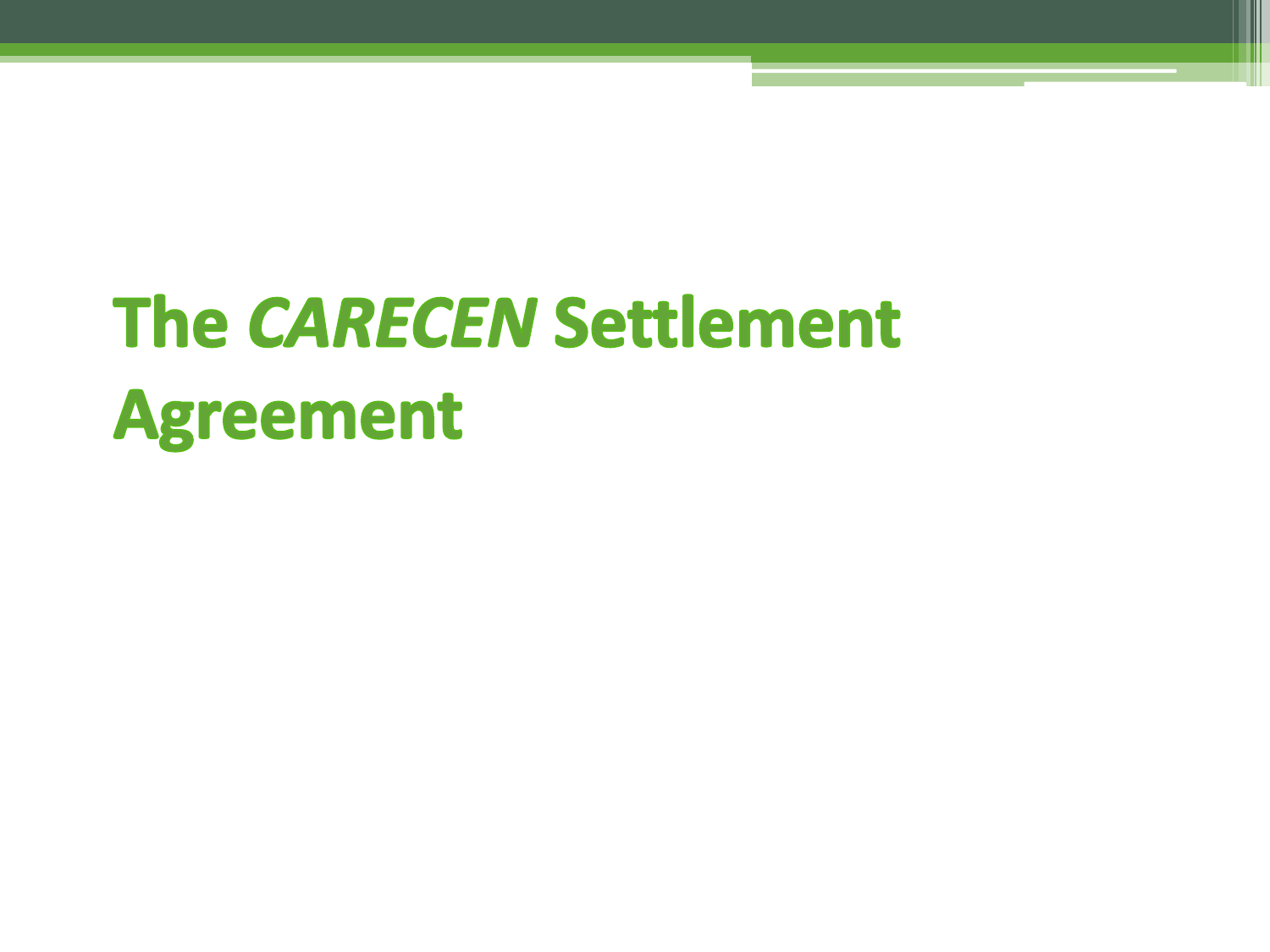### **Overview**

- Creates a new prosecutorial discretion policy under which ICE OPLA will generally agree to join motions to reopen and dismiss the removal proceedings of certain TPS beneficiaries with prior removal orders who traveled on advance parole and are AOS eligible
	- This gives USCIS jurisdiction over the AOS application
- Policy will remain in effect until at least January 19, 2025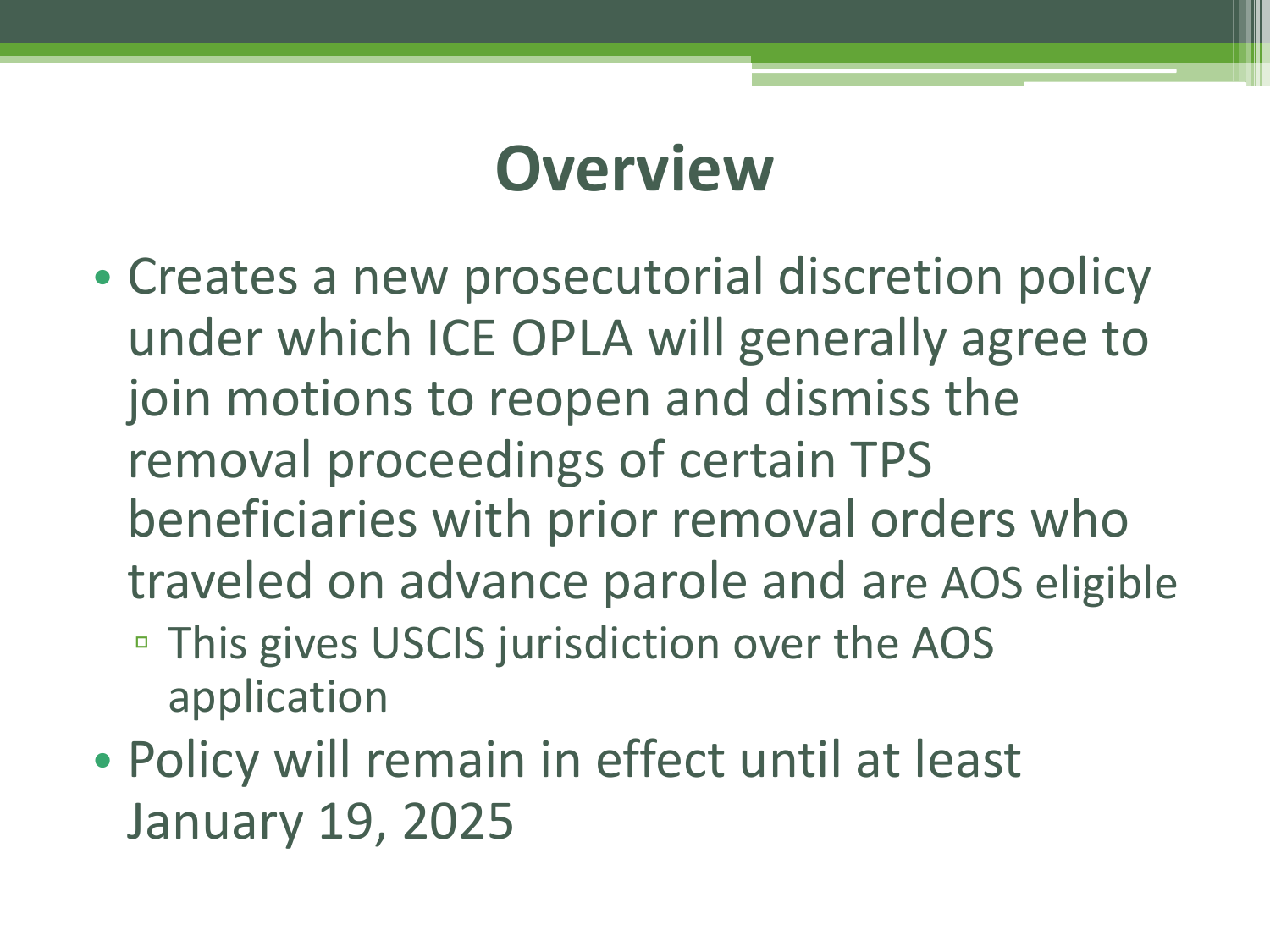# **Eligibility Criteria**

- 1. Not an enforcement priority\*
- 2. Currently possesses TPS
- 3. Has a removal, deportation, or exclusion order issued by EOIR or predecessor INS
- 4. Traveled on advance parole since the order was issued
- 5. Is otherwise *prima facie* eligible to file AOS application with USCIS, including those with pending or approved I-130 "immediate relative" visa petitions who meet INA § 245(a)'s "inspected and admitted or paroled" requirement pursuant to USCIS policy, if seeking to adjust under § 245(a)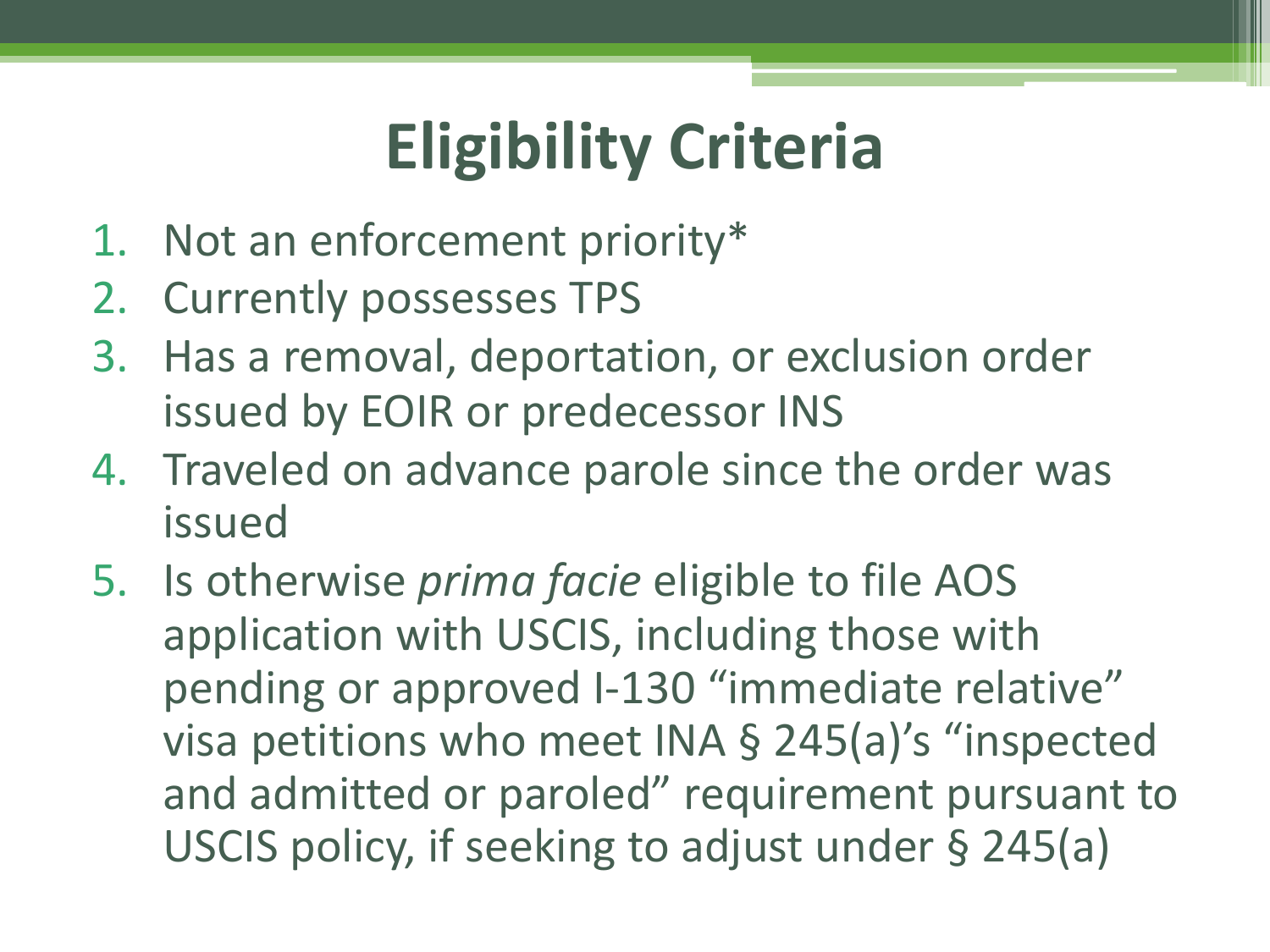# **Hypo 1**

Maria from El Salvador has lived in the United States since early 1996. INS placed her in deportation proceedings after she crossed the border and the IJ eventually administratively closed her proceedings. In 1997, she gave birth to a son. In 2001, she received TPS. When Maria's son turned 21 in 2018, he immediately petitioned for her. USCIS approved the I-130 six months later and, in late 2018, Maria traveled on advance parole to El Salvador.

#### **Can Maria benefit from the CARECEN Settlement Agreement?**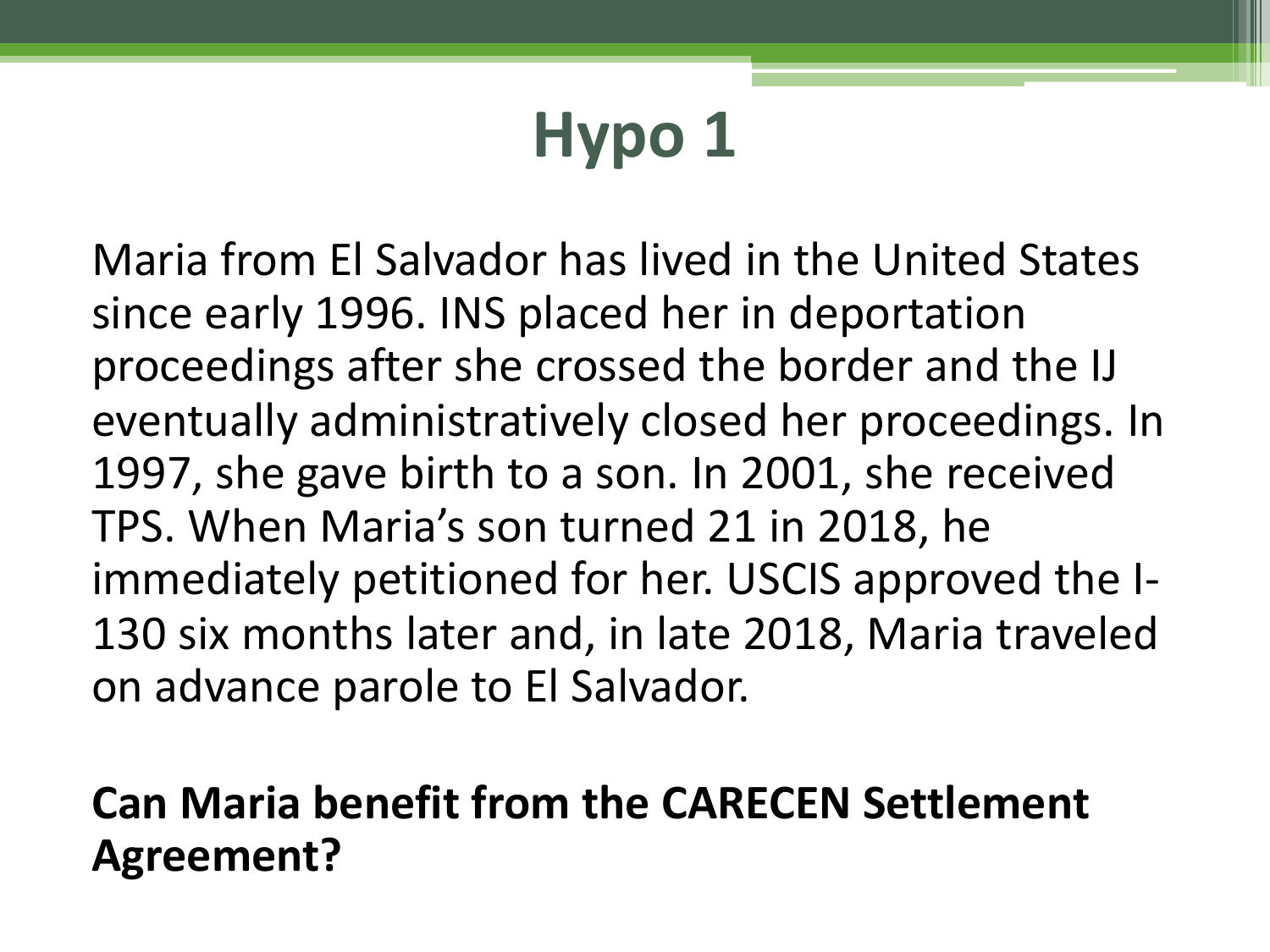# **Hypo 2**

Jean from Haiti has TPS and is married to a U.S. citizen. However, he entered EWI and has an order of removal from 2012. Jean traveled on advance parole on September 4, 2020. Jean's U.S. citizen wife filed an I-130 for him in December 2020 that remains pending.

**Can Jean benefit from the the CARECEN Settlement Agreement now?** 

**Could Jean benefit from the CARECEN Settlement Agreement in the future?**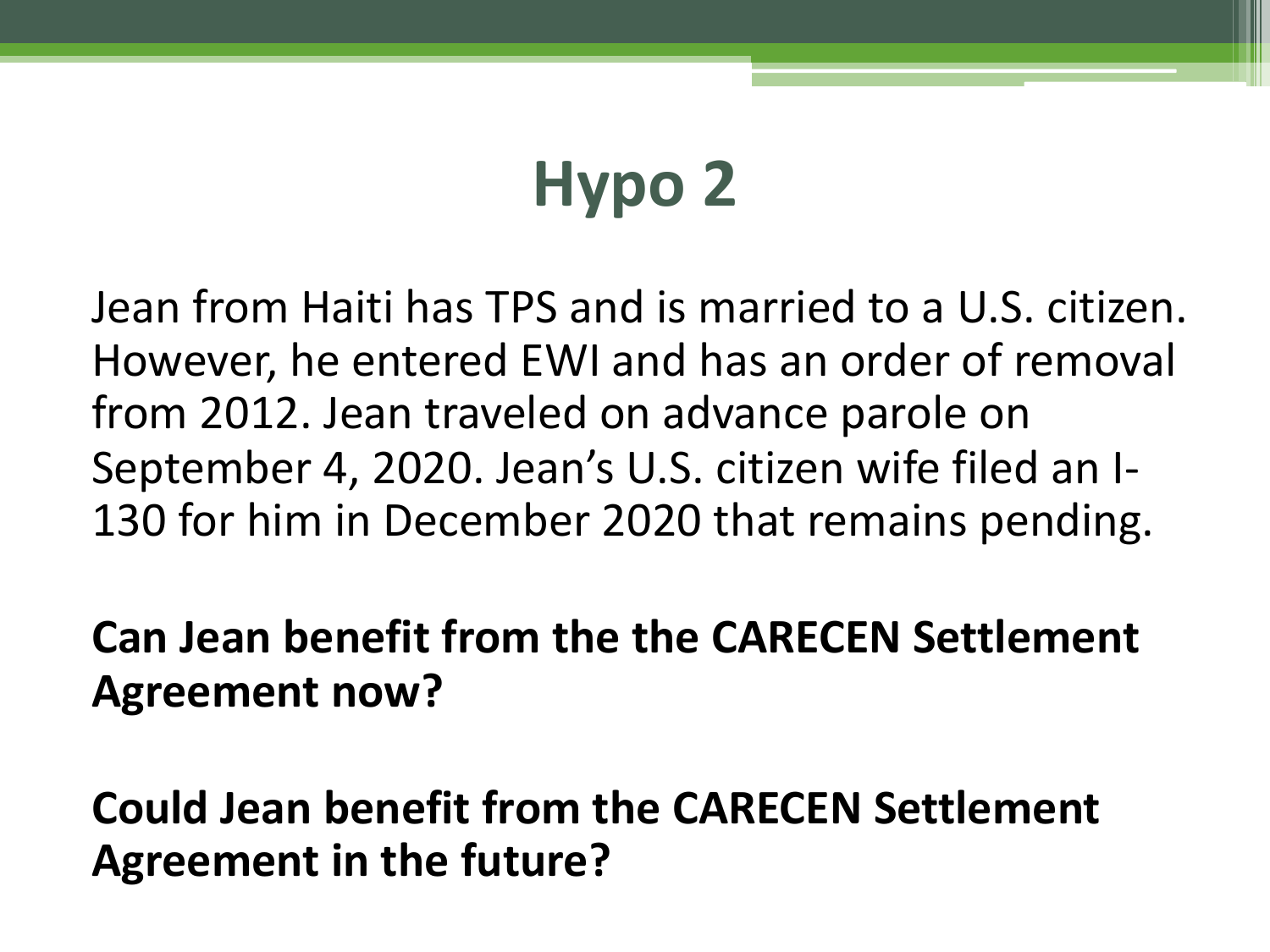# **Hypo 3**

Batsa, from Nepal, unsuccessfully applied for asylum. In 2015, the IJ issued a removal order and Batsa did not appeal choosing instead to apply for newly announced TPS. Batsa was concerned about applying for TPS because he had a misdemeanor conviction, but he disclosed this conviction and everything worked out. Batsa traveled on advance parole in 2018. In 2019, he married a U.S. citizen, who then filed an I-130 for him. The I-130 was approved in 2020.

#### **Can Batsa benefit from the CARECEN Settlement Agreement?**

**What if Batsa calls you tomorrow to disclose a new arrest?**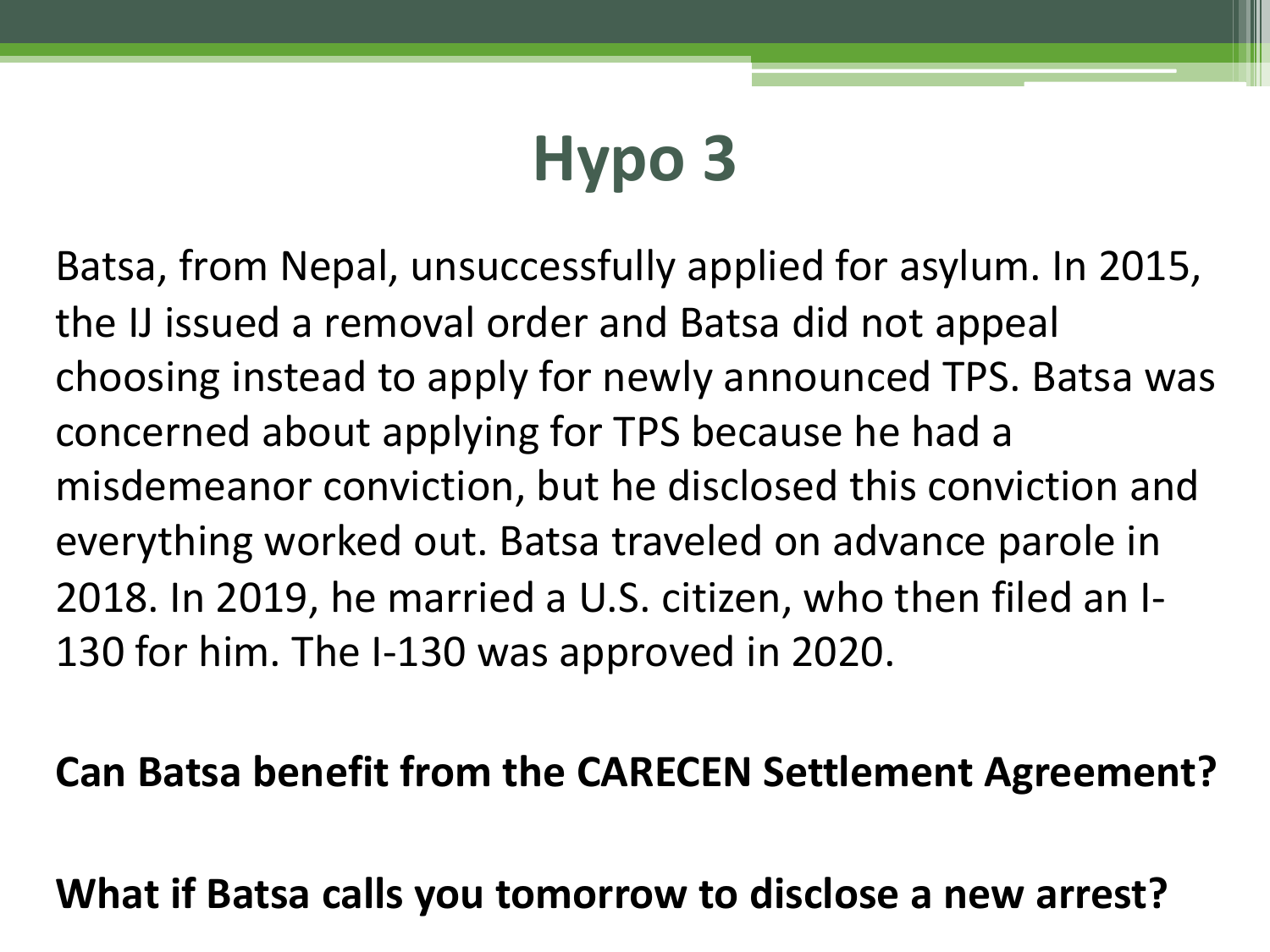### **How to Request Prosecutorial Discretion Under the CARECEN Settlement**

- ICE OPLA will publish in various languages on its website instructions on how to submit requests for joint motions under the *CARECEN* settlement and how to contact ICE OPLA in these cases. OPLA will also:
	- Establish internal points of contact at each OPLA office for these requests
	- Issue internal implementation guidance
- While the settlement agreement says that eligible noncitizens should use existing ICE OPLA PD request process, OPLA will soon issue separate guidance for these motions
- Template JMTR & D attached to settlement agreement
	- □ If noncitizen is represented, OPLA will work with legal representative to file JMTR & D with relevant court
- OPLA's target processing time: 90-120 days from date request submitted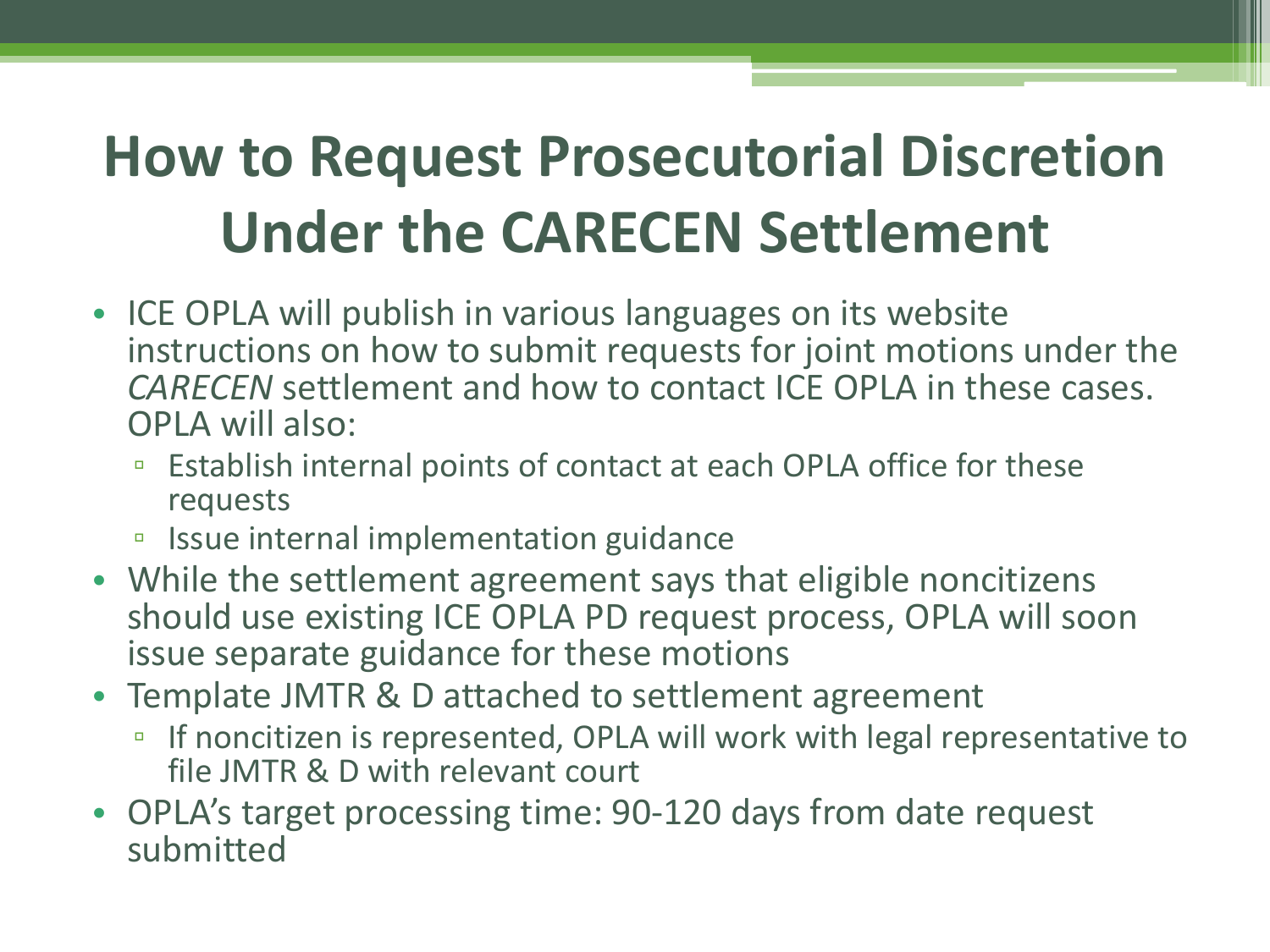### **Settlement Provisions for Pro Se Individuals**

- CARECEN will create and disseminate informational notices and "do it yourself packages" for pro se individuals
- USCIS and OPLA will post information on their websites regarding DOJ-recognized pro bono legal services providers
- OPLA website will state that there is no fee for seeking PD and link to websites discussing UPIL
- OPLA will generally file JMTR & D with immigration court in cases of pro se individuals, unless the noncitizen indicates that they prefer and are able to do so.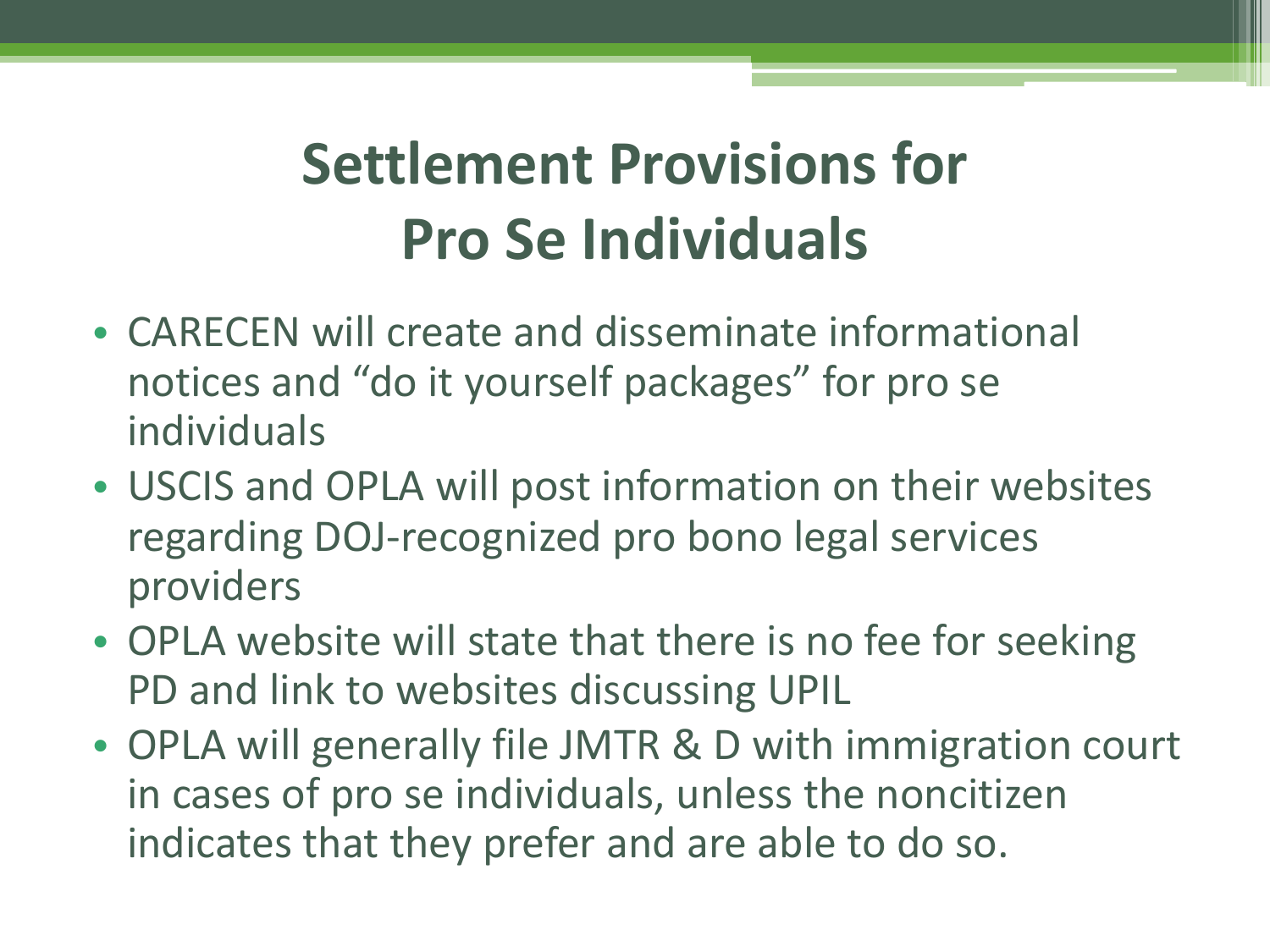# **What Happens After the IJ [Grants the JMTR](https://www.uscis.gov/laws-and-policy/other-resources/class-action-settlement-notices-and-agreements/certain-temporary-protected-status-tps-recipients-with-orders-of-removal-or-deportation-seeking) & D?**

- Noncitizen can file an AOS application with USC
- If previous AOS application with USCIS was deni for lack of jurisdiction, can either file new AOS application or move to reopen denied AOS application with USCIS (Form I-290B).
- Special **USCIS reopening process** whereby USCIS accept untimely motions in these cases:
	- Follow usual procedures, using Form I-290B
	- Write "TPS Removal Order" at top of first page
	- If already in litigation, work through gov't counse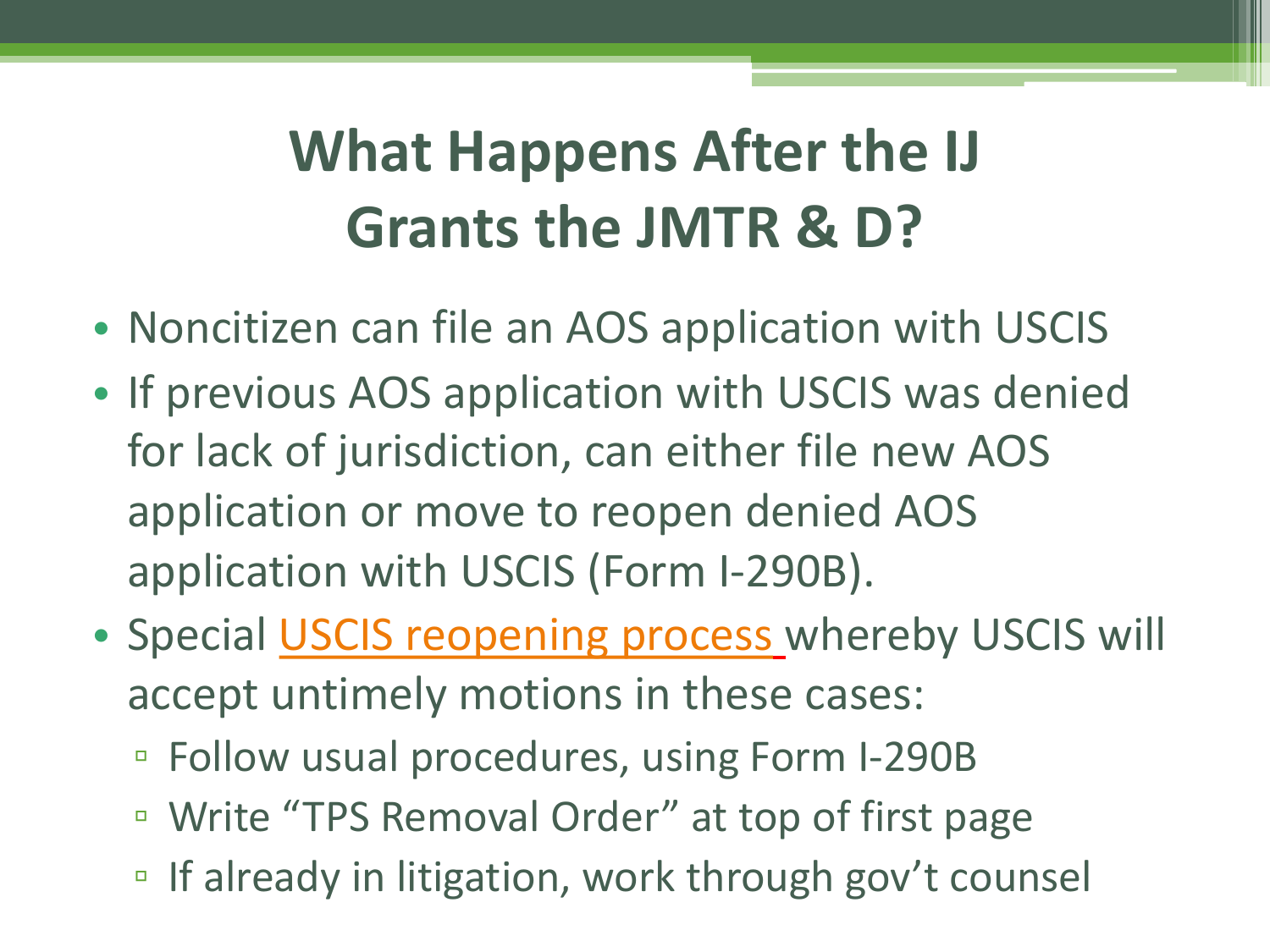### **Who Can I Contact If I Am Having Trouble with Any Part of the CARECEN Process?**

- Check for updates on Democracy Forward's case page as well as on **CARECEN's website**
- Please share problems on the NIPNLG listserv so we can determine if the problem is systemic
- If you are in litigation on this issue, work through government's representative in the litigation (see Paragraph 9 of the settlement agreement)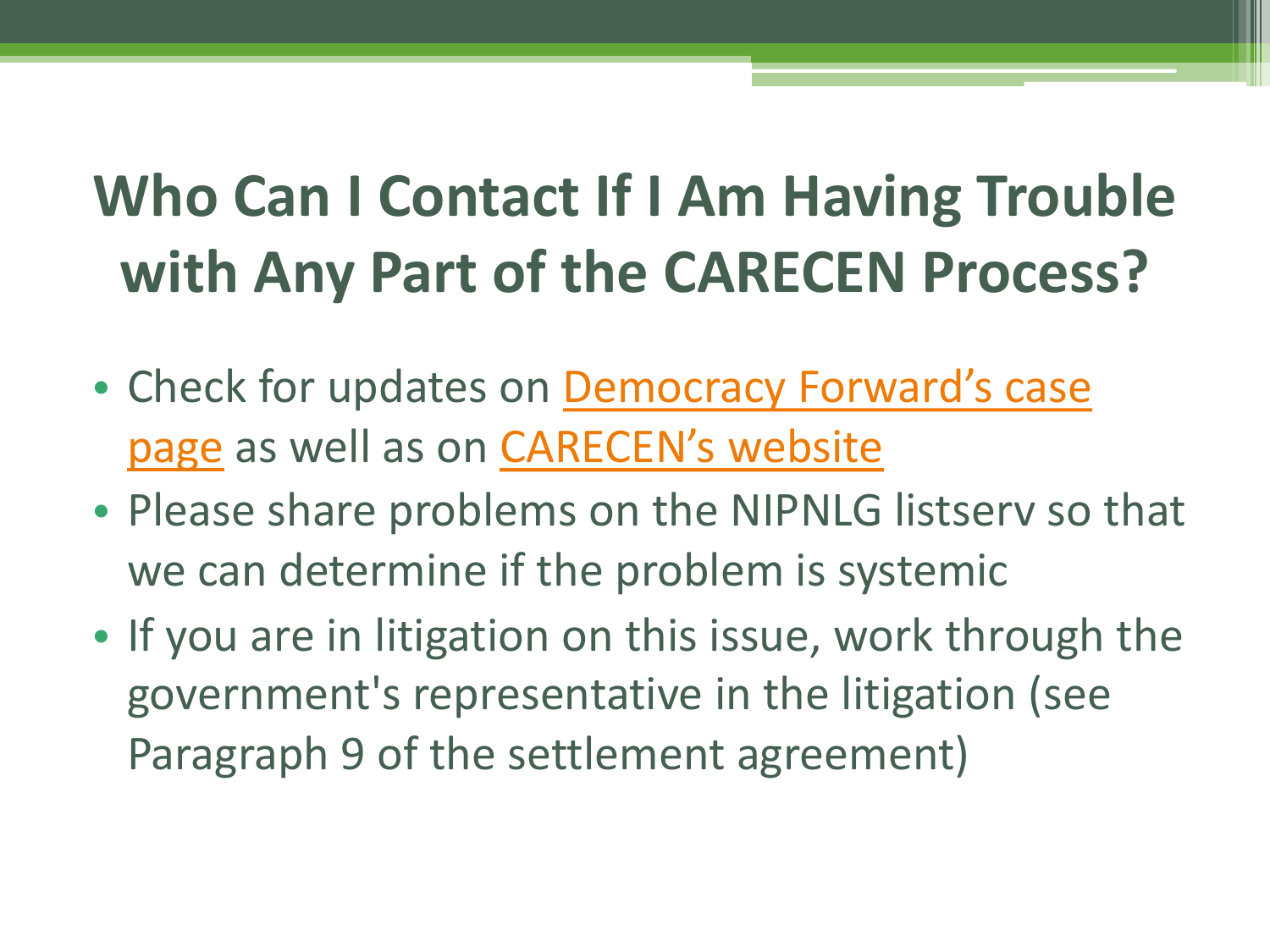# **Other Developments Regarding AOS for TPS Recipients**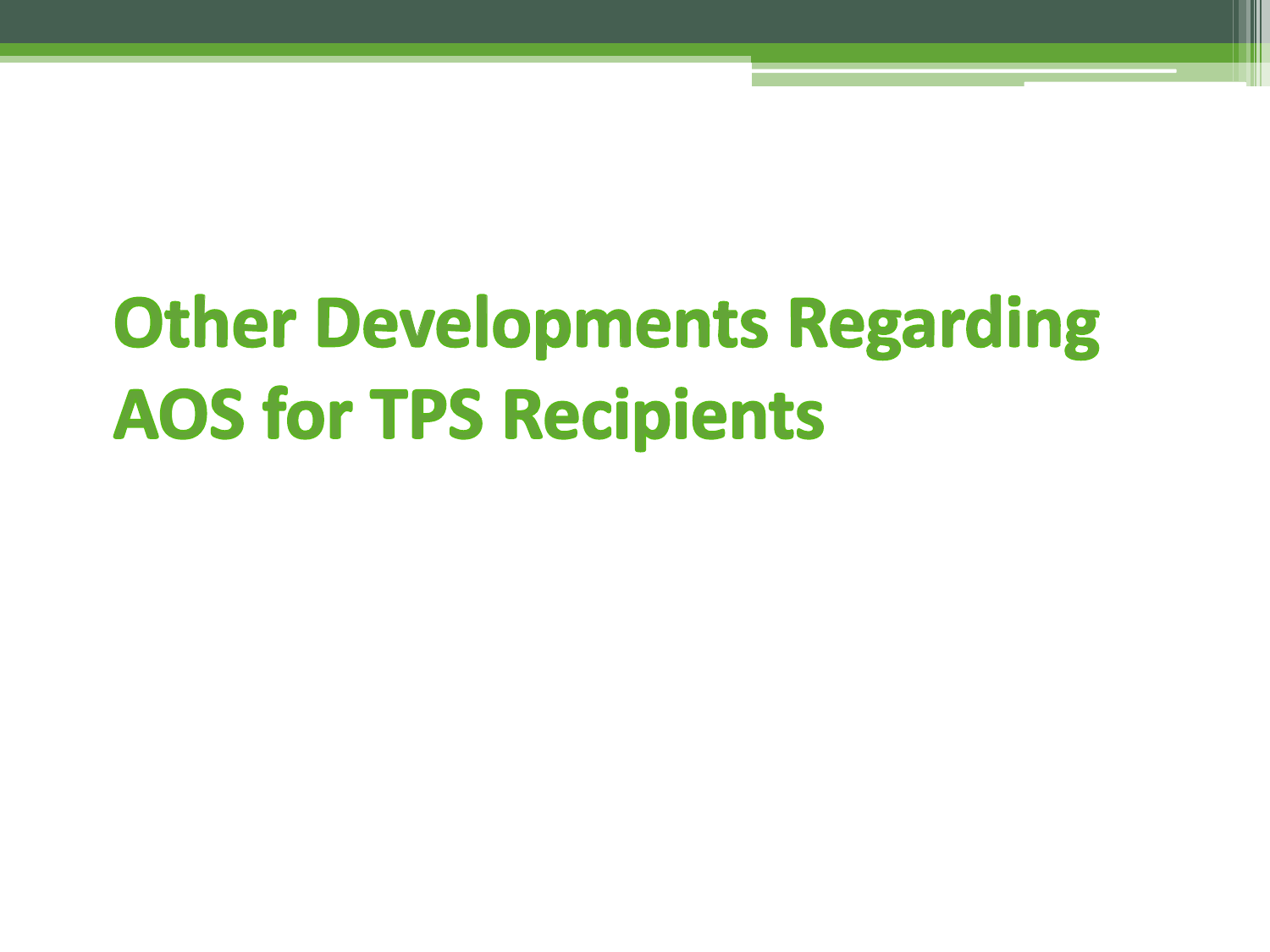#### *Sanchez v. Mayorkas***, 141 S. Ct. 1809 (2021)**

- Grant of TPS not an "admission" for purposes of INA § 245
	- Reversed contrary decisions in Sixth, Eighth, and Ninth **Circuits**
- Did not address eligibility for AOS under INA § 245(a) of TPS recipients who travel on advance parole. *Id.* at 1813 n.4.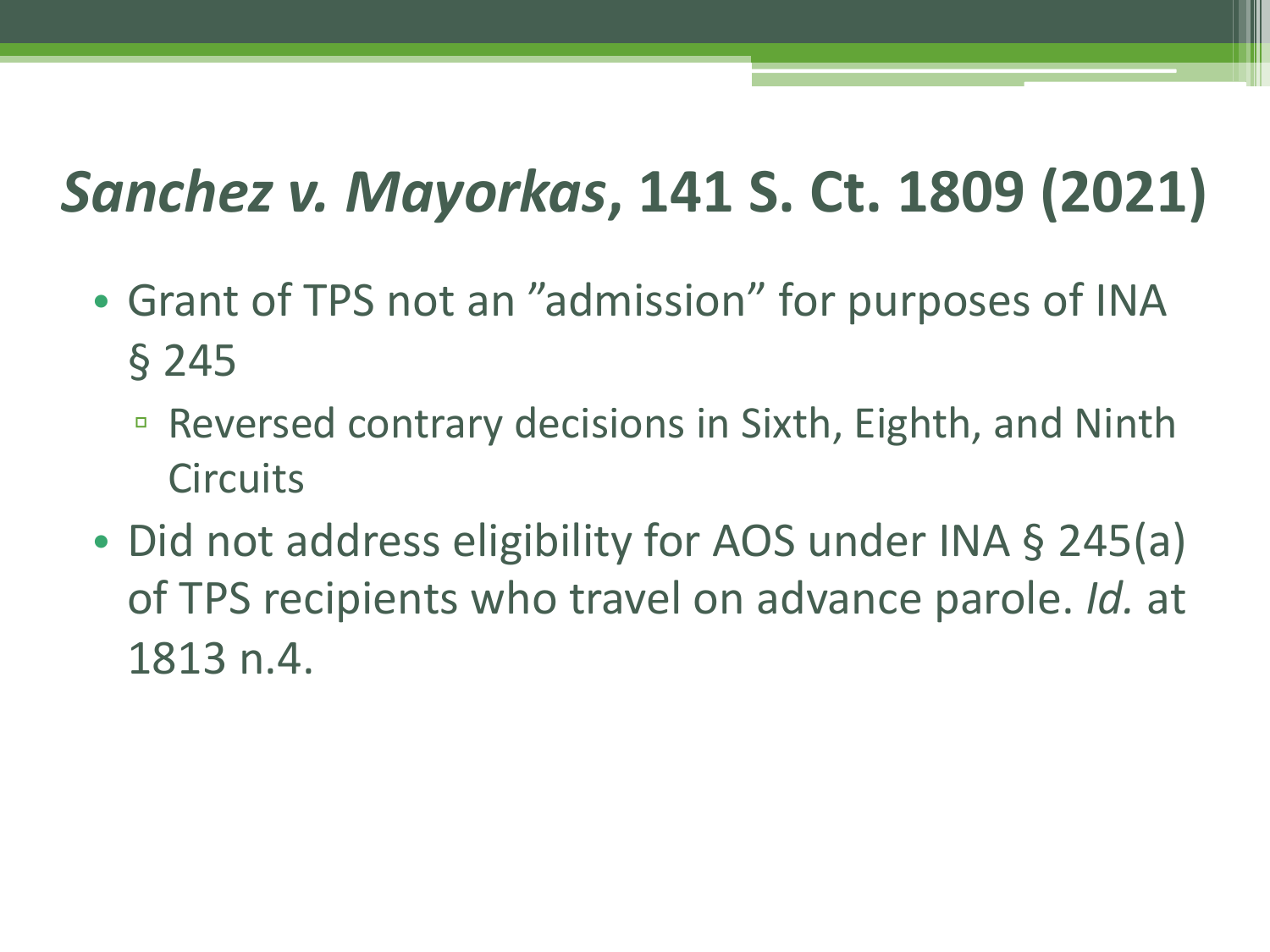#### **Pending Challenge to** *Z-R-Z-C-***:**  *Gomez v. Jaddou***, No. 21-09203 (S.D.N.Y.)**

- Filed Nov. 8, 2021
- Challenges *Z-R-Z-C-* as contrary to plain meaning of INA and in violation of agency regulations

#### **Proposed class:**

All individuals with TPS whose initial entries into the United States were without inspection; who, after being granted TPS, traveled abroad with authorization from USCIS after August 20, 2020, and were permitted to reenter the United States; who have applied or will apply with USCIS for [AOS] as immediate relatives; and whose applications USCIS has denied or will deny based on its policy that a post-August 20, 2020 entry into the United States by a TPS holder pursuant to authorized travel is neither an admission nor a parole into the United States, as set forth in *Matter of Z-R-Z-C*.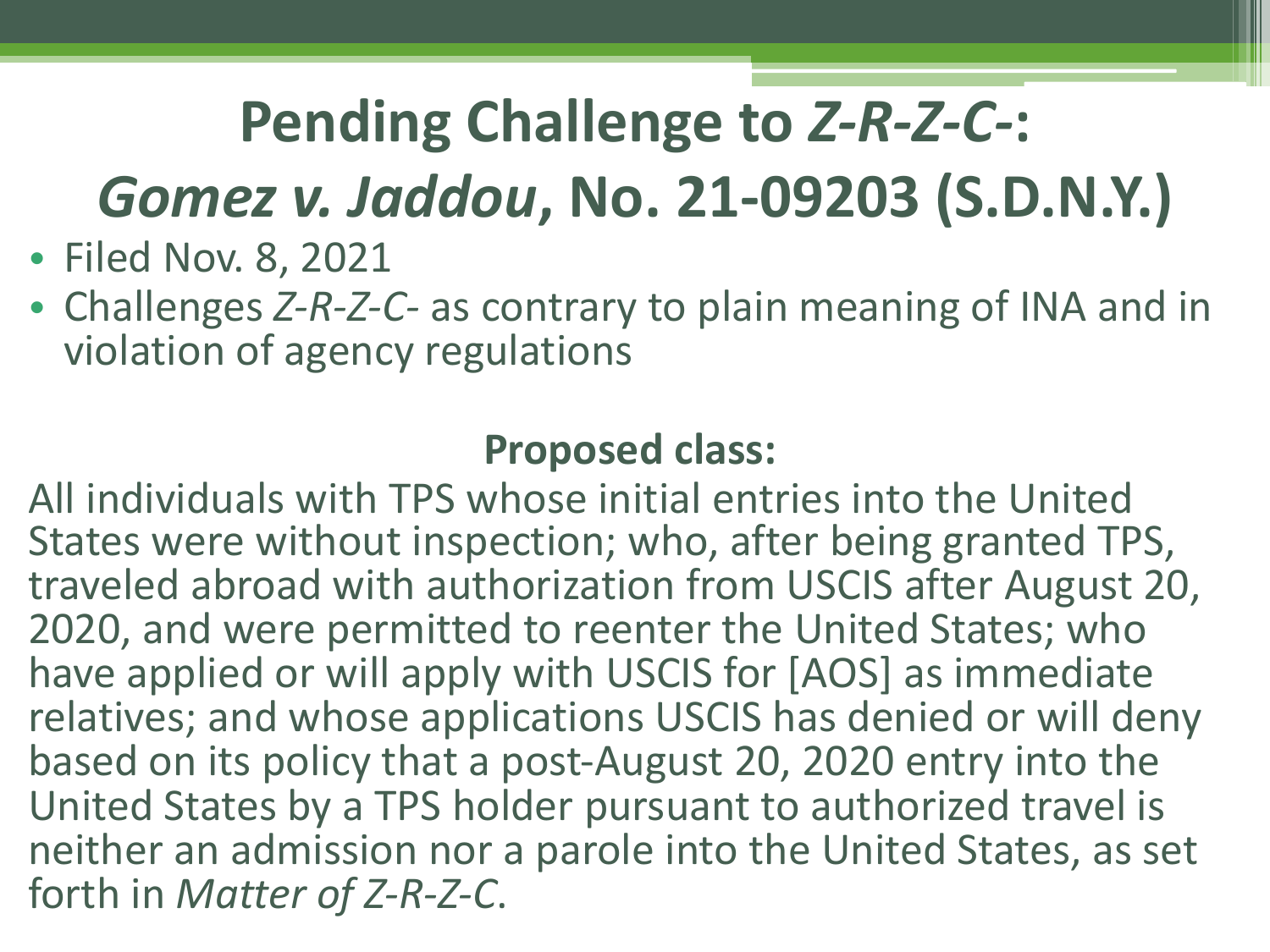## **Other Litigation Challenging USCIS's Jurisdiction Policy**

- Putative class action, *Commandant v. Rinehart*, No. 20-23730 (S.D. Fla.) challenging USCIS jurisdiction policy and arguing that plaintiffs' travel executed their removal orders
	- District court dismissed for lack of jurisdiction
	- On appeal at Eleventh Circuit; oral argument today
- Many individual APA actions challenging USCIS rejection of AOS jurisdiction, under 101(g) theory, "arriving alien" theory, or both
	- *E.g. Mancia v. Mayorkas*, No. 20-01492, 2021 WL 1192952 (N.D. Ga. Mar. 30, 2021) ("arriving alien"); *Michel v. Mayorkas*, No. 20- 10885, 2021 WL 797810 (D. Mass. Mar. 2, 2021) ("arriving alien"); *Martinez v. Wolf*, No. 20-23838 (S.D. Fla. Sept. 29, 2021) ("arriving alien"; executed order). *But see, e.g*., *Duarte v. Mayorkas*, 27 F.4th 1044 (5th Cir. 2022) (not "arriving alien," did not execute order)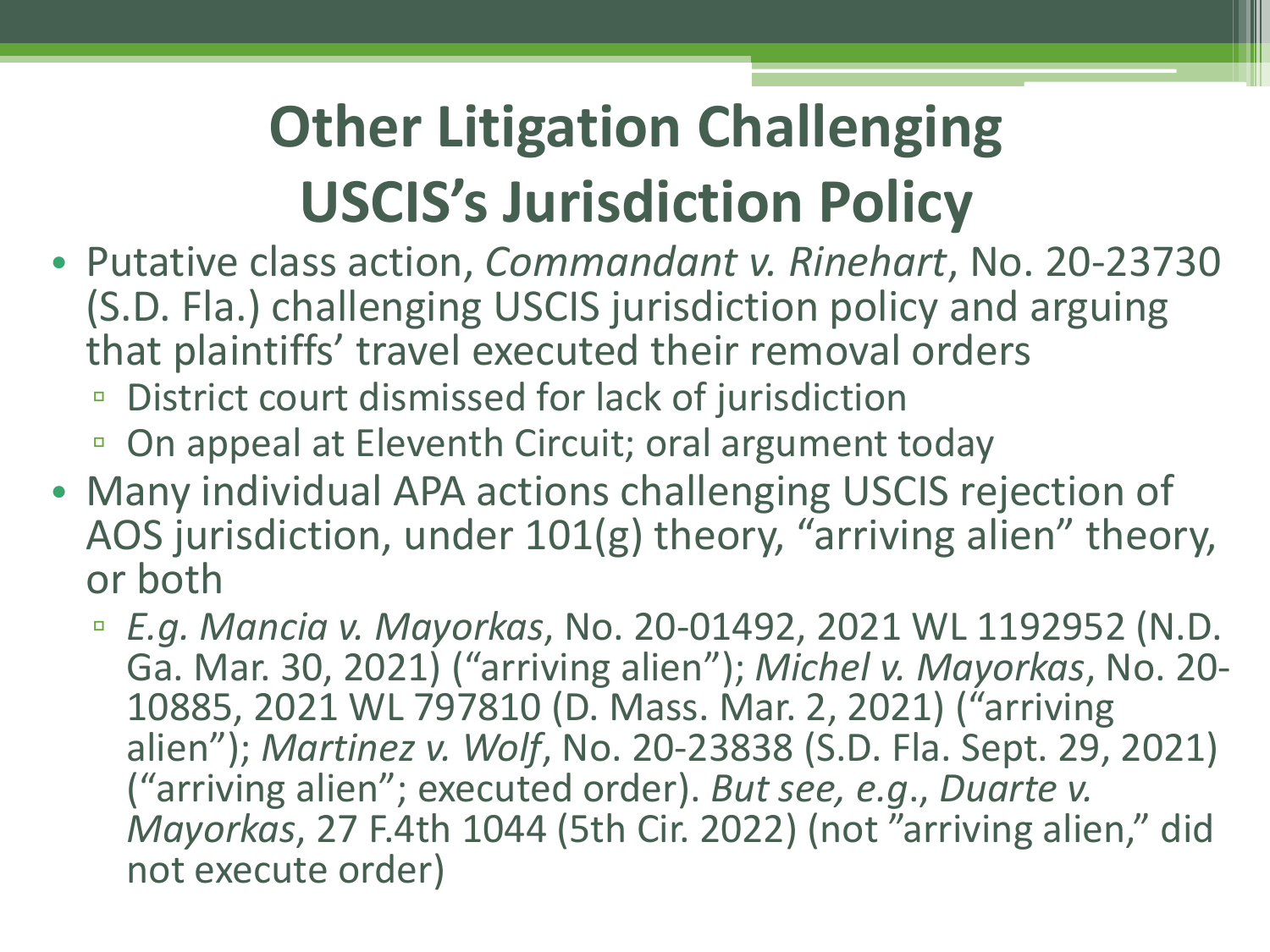## **Future of These Trump-Era Policies?**

- Advocates have called on the Biden administration to reverse these Trump-era policies (Dec. 2019 policy and *Z-R-Z-C-* decision) that limit the ability of TPS recipients to adjust status
- Practitioners can also consider bringing their challenges to USCIS's jurisdiction policy through federal court litigation
	- This may be a particularly useful option to consider if OPLA declines to join a motion to reopen or declines to continue the *CARECEN* policy after January 19, 2025